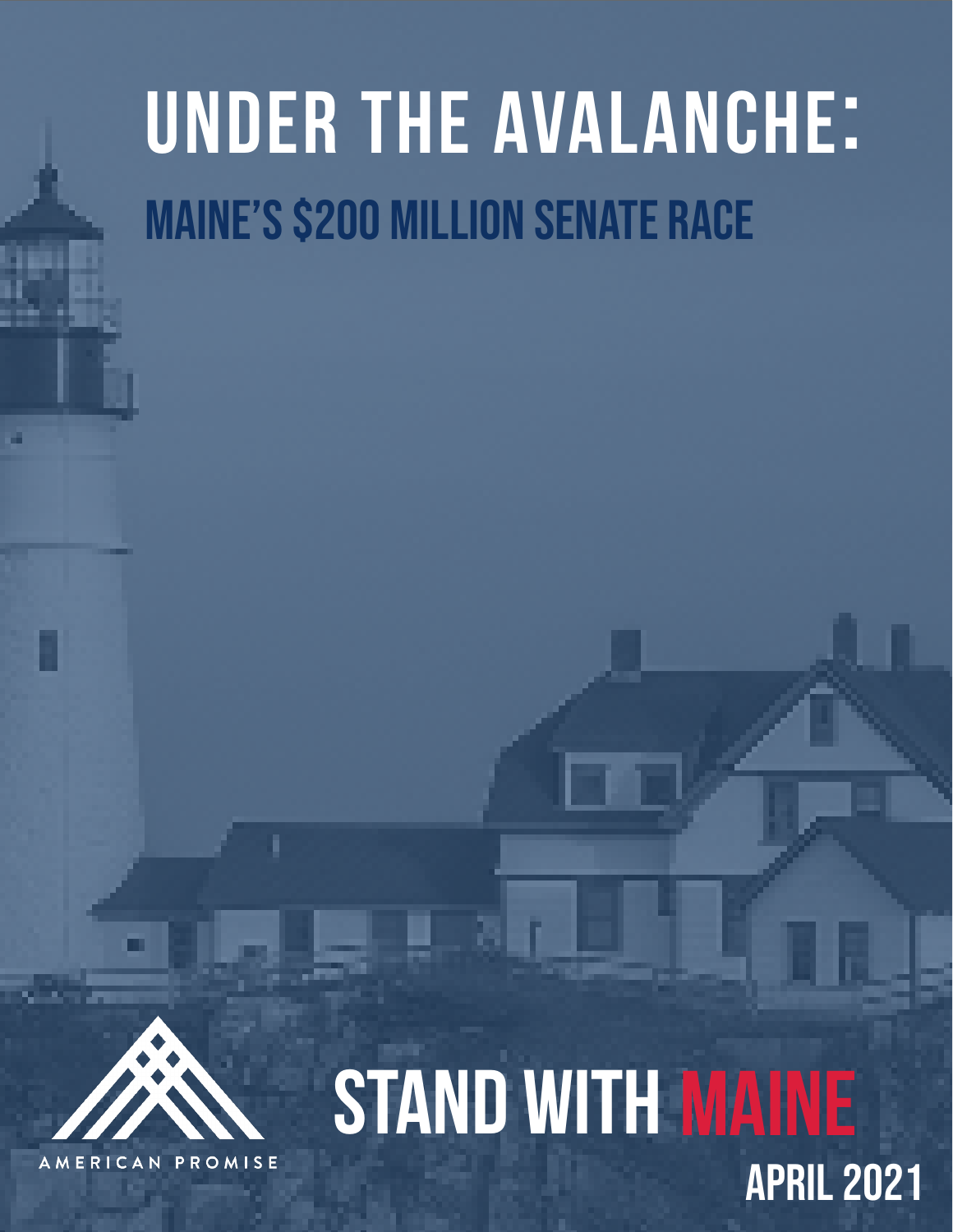# **contents**

[Introduction . . . . . . . .](#page-2-0) 3

[What Our Examination of the 2020](#page-3-0) [Election Spending in](#page-3-0)  Maine Revealed. . . . . . 4

[Super PAC Controlled by New York Democrat Spends](#page-5-0)  [Millions in Maine . . . .](#page-5-0) 6

[Super PAC Controlled by Kentucky Republican Spends](#page-9-0)  [Millions in Maine. . . .](#page-9-0) 10

The Impact of Big Money in Politics in Maine[.....15](#page-14-0)

[Mainers Are United to Fix Our Broken System .... 19](#page-18-0)

[Stand With Maine.... 20](#page-19-0)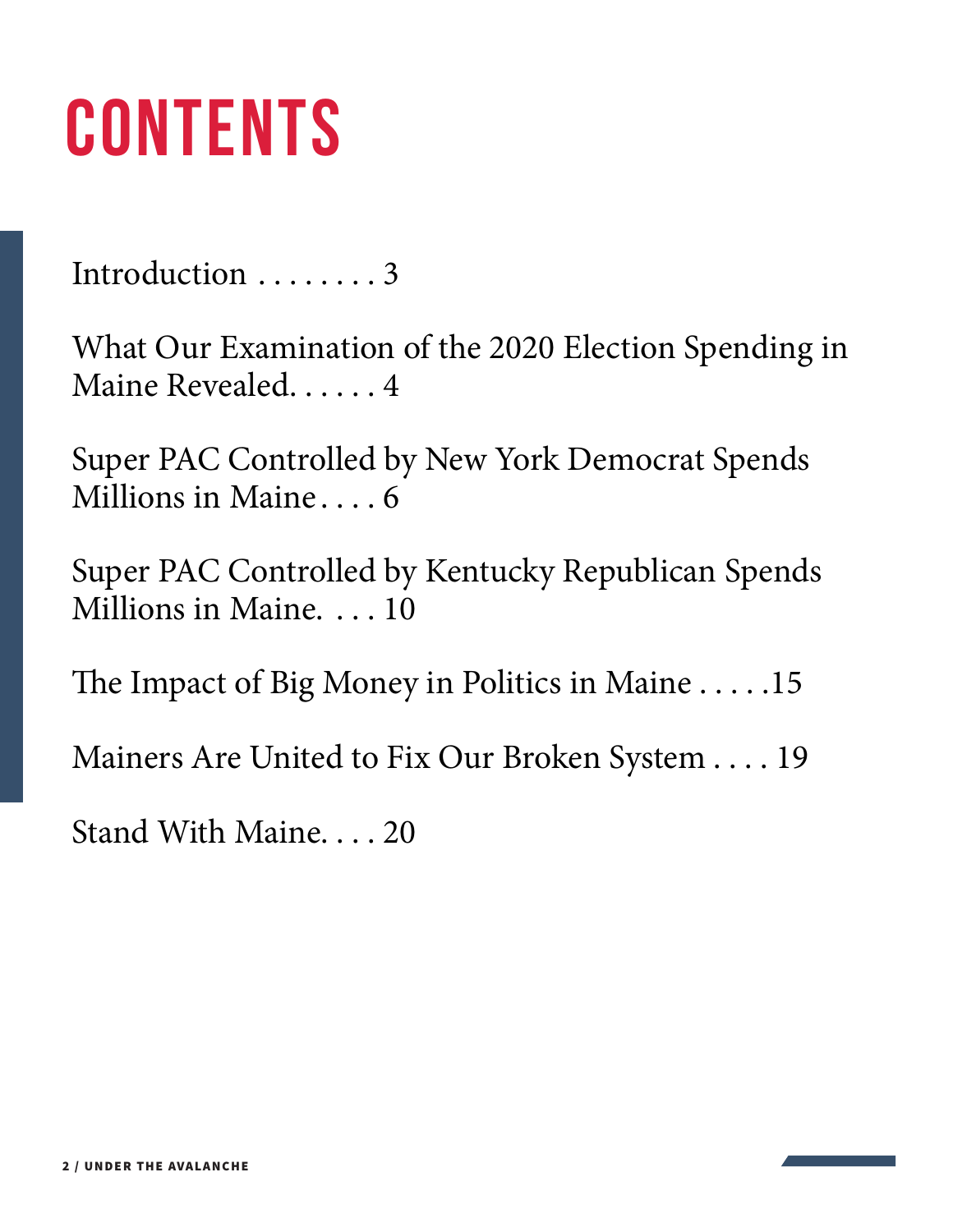# <span id="page-2-0"></span>**Introduction**

No Maine voter needs reminding that our most recent Senate race was the most expensive – and quite possibly the nastiest – in the state's history. The intense partisanship, negative and divisive attacks belied Maine's tradition of bucking national fault lines, and of electing independent-minded leaders more free of party bosses or moneyed interests. So how did Maine, a fiercely proud and freethinking state, come to be embroiled in the same partisan warfare which has come to characterize politics in Washington and around the country?

#### **"We were 20 feet under snow in an avalanche, and no one could hear us."**



- **David Trahan,** former Republican State Senator and Executive Director of the Maine Sportsman's Alliance

This report from Maine's chapter of the national, non-partisan organization, American Promise, seeks to shine a light into some of that \$200 million that poured into the avalanche of often misleading, toxic and divisive campaign advertising in the state. [1](#page-21-0) With a focus on the largest spenders on both the Republican side

and the Democratic side, we seek to offer Mainers clear, fair information about how the money degrades debate, decreases useful information, smothers the voices of voters and of more independent candidates – the opposite of what free speech under the First Amendment is all about.

# **The Maine Millions report drew the following conclusions:**

**Almost all of the money in the race came through Super PACs.**

**The Super PACs in the Maine election are closely entwined with the national Republican and Democratic Senate leadership and political operatives in Washington, D.C.**

**A majority of the money that flowed in the Maine election came from wealthy donors and interests outside of Maine.**

**Outside money funded negative attacks and disinformation.**

**All this money restricted free speech, voter information and choice.**

**Mainers support a Constitutional amendment to end big money in politics.**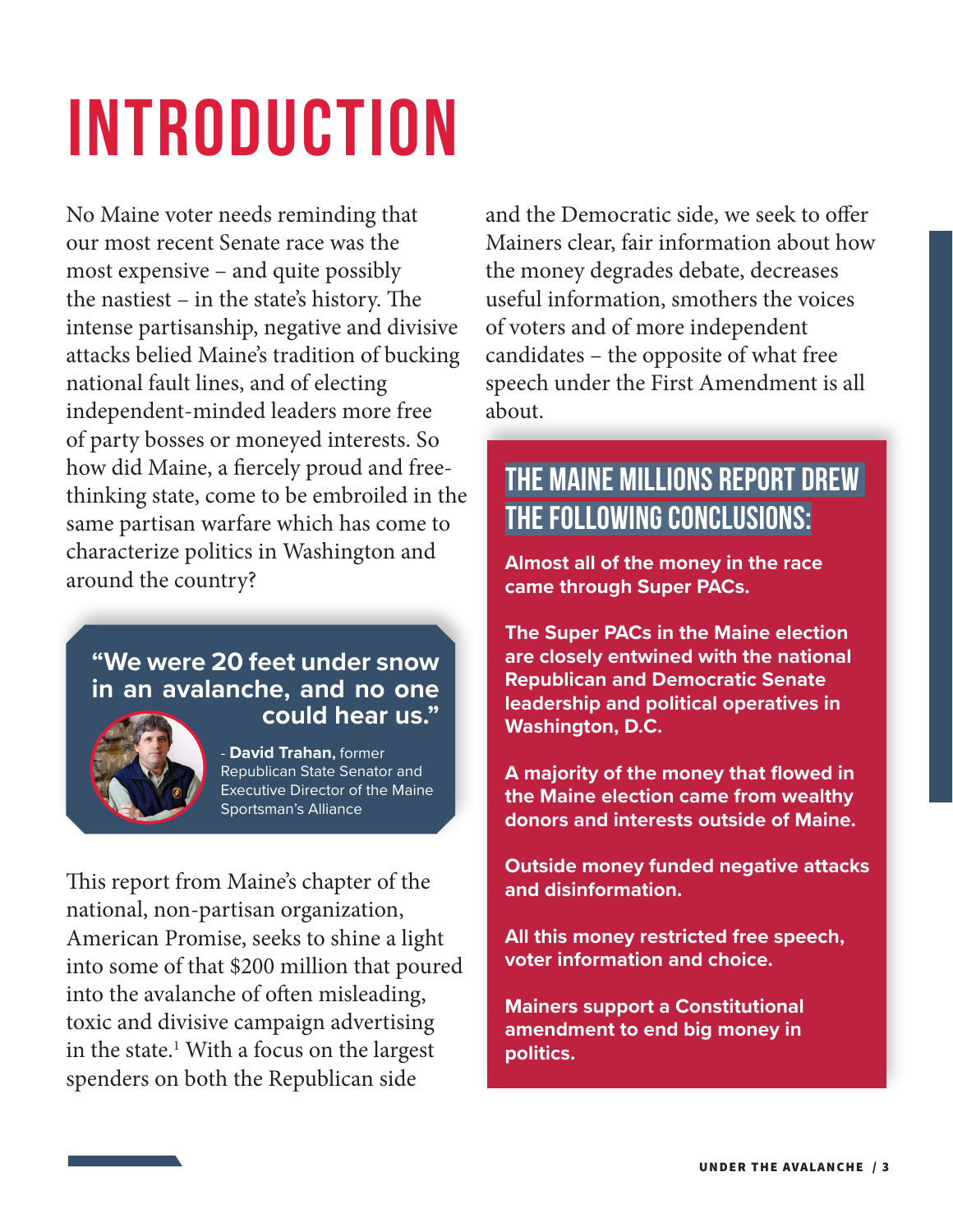# <span id="page-3-0"></span>**What Our examination of the 2020 Election Spending in Maine revealed:**

# **In Maine, Super PACs Provide the Majority of the Money.**

Most of the money spent in the 2020 Senate race in Maine did not come through the candidates' campaigns but through "Super PACs." A Super PAC is formed by those seeking to influence the election with money that does not go through the candidates' campaigns.

While campaign finance laws limit what an individual can contribute directly to a candidate's campaign, no limits apply to Super PACs since the Supreme Court struck down such limits in 2010. According to the Court, because such groups are "outside" of and "independent" of the campaigns, the Court (over strong dissents) maintained that limits on the money flowing through the Super PACs would violate the donors' right to free speech under the First Amendment. [2](#page-21-0)

### **In 2020, the Super PACs operating in Maine were closely entwined with the national Republican and Democratic Senate leadership**

### **and Washington, D.C. political operatives.**

In this report, we examined two Super PACs: the Senate Majority Fund and the Senate Leadership Fund. The Senate Majority PAC, while ostensibly "independent," effectively is an arm of the Democratic Party and New York Senator Chuck Schumer, now Senate Majority Leader. The group is headed by top Democratic strategist J.B. Poersch, the former executive director of the Democratic Senatorial Campaign Committee and a "confidant" of Senator Chuck Schumer. [3](#page-21-0) Treasurer Rebecca Lambe and Director Susan McCue both served on the staff of former Senate Majority Leader Harry Reid.<sup>[4,5](#page-21-0)</sup>

Similarly, the Senate Leadership Fund is not "independent" but effectively is an arm of the Republican Party and Kentucky Senator Mitch McConnell, now Senate Minority Leader. The Senate Leadership Fund spent over \$287 million to support Republicans in key Senate races. [6](#page-21-0) Its president is Steven Law, the former chief of staff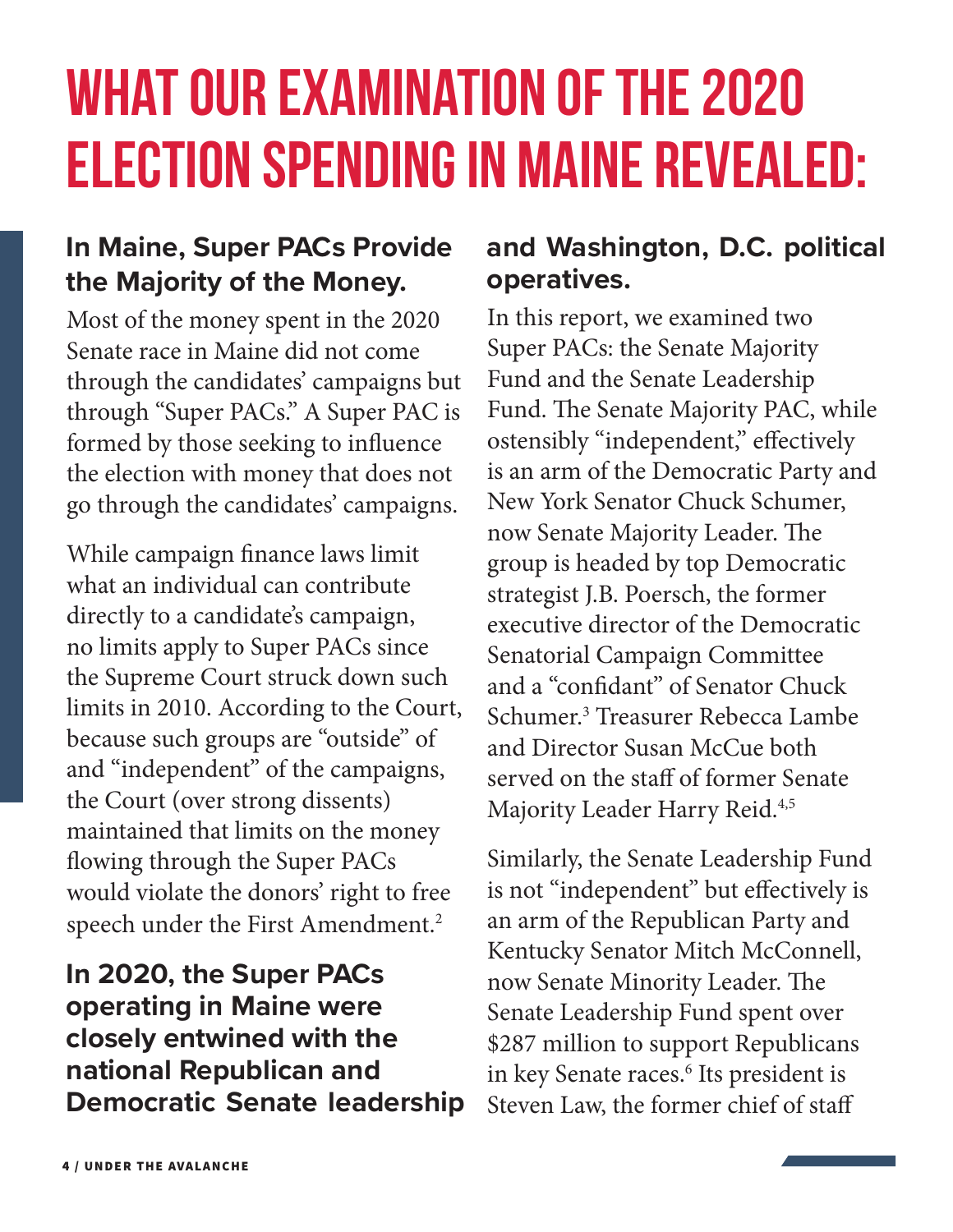<span id="page-4-0"></span>for then-Senate Majority Leader Mitch McConnell.

## **Mainers are being left behind: Wealthy Donors and Interests Outside of Maine Fund Super PACs.**

Most of the \$200 million in the Maine Senate race came from wealthy Republican and Democratic donors outside of Maine, fighting a national battle for control of the US Senate. The Senate Majority PAC and the Senate Leadership Fund spent, respectively, \$27.9 million and \$12.6 million on the 2020 Maine Senate race. [7](#page-21-0) The largest donations to both Super PACs were from  $501(c)(4)$  "dark money" groups, followed by donations from wealthy individuals located in Chicago, New York, Las Vegas, and Palm Beach. Not one of the 647 donations over \$100,000 to either group came from Maine.<sup>[8](#page-21-0)</sup>

### **Super PACs Overwhelmingly Spend on Negative Attacks and Disinformation.**

Both Super PACs spent over 98% of their Maine budgets on attack ads, and less than two percent on ads supporting their favored candidate.<sup>[9,10](#page-21-0)</sup> As a result, Mainers faced a heavily negative campaign landscape in which ads concentrated on personal attacks and distorted voting records.

## **Super PAC Spending Restricts Free Speech, Voter Information and Choice.**

The high levels of spending ultimately reduced access to fact-based voter information, drowned out public debate, and stymied the goals of the ranked-choice voting system that Mainers worked hard to implement.

# **Mainers Support a Constitutional Amendment That Ends This Systemic Corruption of the American Political Process.**

In August 2020, a survey of Mainers by American Promise and Citizen Data showed three out four voters in favor of passing and ratifying an amendment to the US Constitution to enable Maine and the nation to have reasonable limits on contributions and spending in elections. Maine, in a 2013 vote of Republican, Democratic, and independent legislators called on Congress to pass such an amendment and return it to the states for ratification. Since then, 22 states have joined in this call, and the supermajority support shown by Mainers is shared by Americans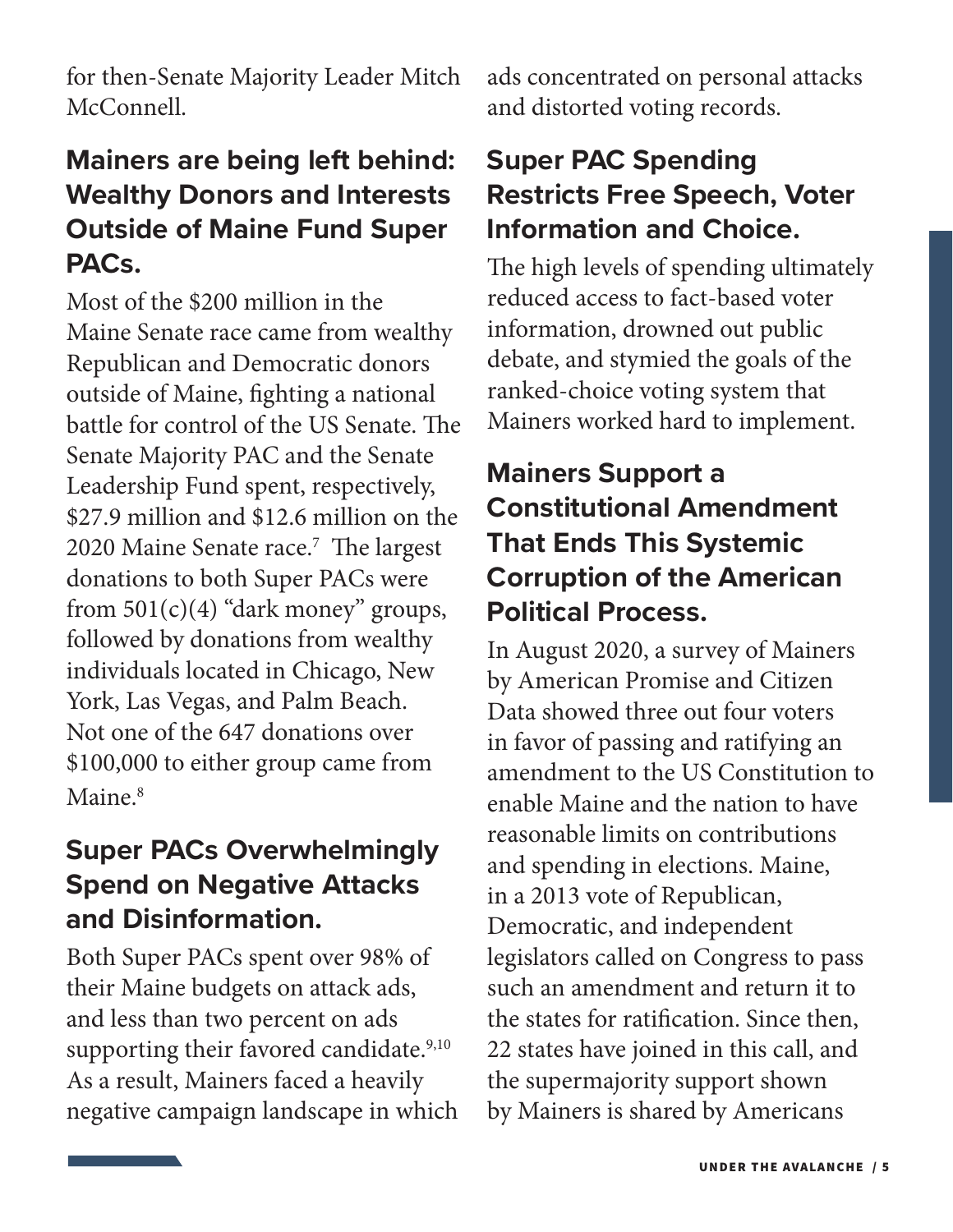<span id="page-5-0"></span>across the nation. The American Promise constitutional amendment would ensure elections where money came in much smaller amounts, from many more people. Voters, not big

and secretive donors, would be heard most, and candidates and elected representatives would spend time and solve problems with their constituents in their states and communities.

# **Super PAC Controlled by New York Democrat Spends Millions in Maine**

The Senate Majority PAC is the largest left-leaning Super PAC in the country. At the time of writing, it has reported spending just under \$229 million on competitive Senate races nationwide, most heavily targeting Michigan, North Carolina, Iowa, Georgia, and Maine. [11](#page-21-0) The group is headed by top Democratic strategist J.B. Poersch, the former executive director of the Democratic Senatorial Campaign Committee and a "confidant" of Senator Chuck Schumer. [12](#page-21-0) Treasurer Rebecca Lambe and Director Susan McCue both served on the staff of former Senate Majority Leader Harry Reid. [13,14](#page-21-0) Given these connections to the Democratic establishment, the notion that the Senate Majority PAC is "independent" of any candidate or party is misleading.

### **Outside Money Dominates Maine Elections**

Major donors to the group come from across the country – New York, Chicago, Palo Alto, West Palm Beach – but rarely from Maine. [15](#page-21-0) Most of the money in the Senate Majority PAC comes from a small group of very large donors. Over 85% of the total money raised by this Super PAC came from just 394 donors who contributed \$25,0000 or more. 58 donors gave more than \$1 million each, making up just under 67% of the total. Four donors – three dark money  $501(c)(4)$ groups and one other Super PAC – contributed over \$10 million each.

While the Senate Majority PAC spent \$27.9 million in Maine in 2020, mostly on attack ads on Senator Collins, Mainers had virtually no say in the matter. Of the 394 donors who contributed more than \$25,000 to the Senate Majority PAC, just a single one was from Maine. [16](#page-21-0) In total, less than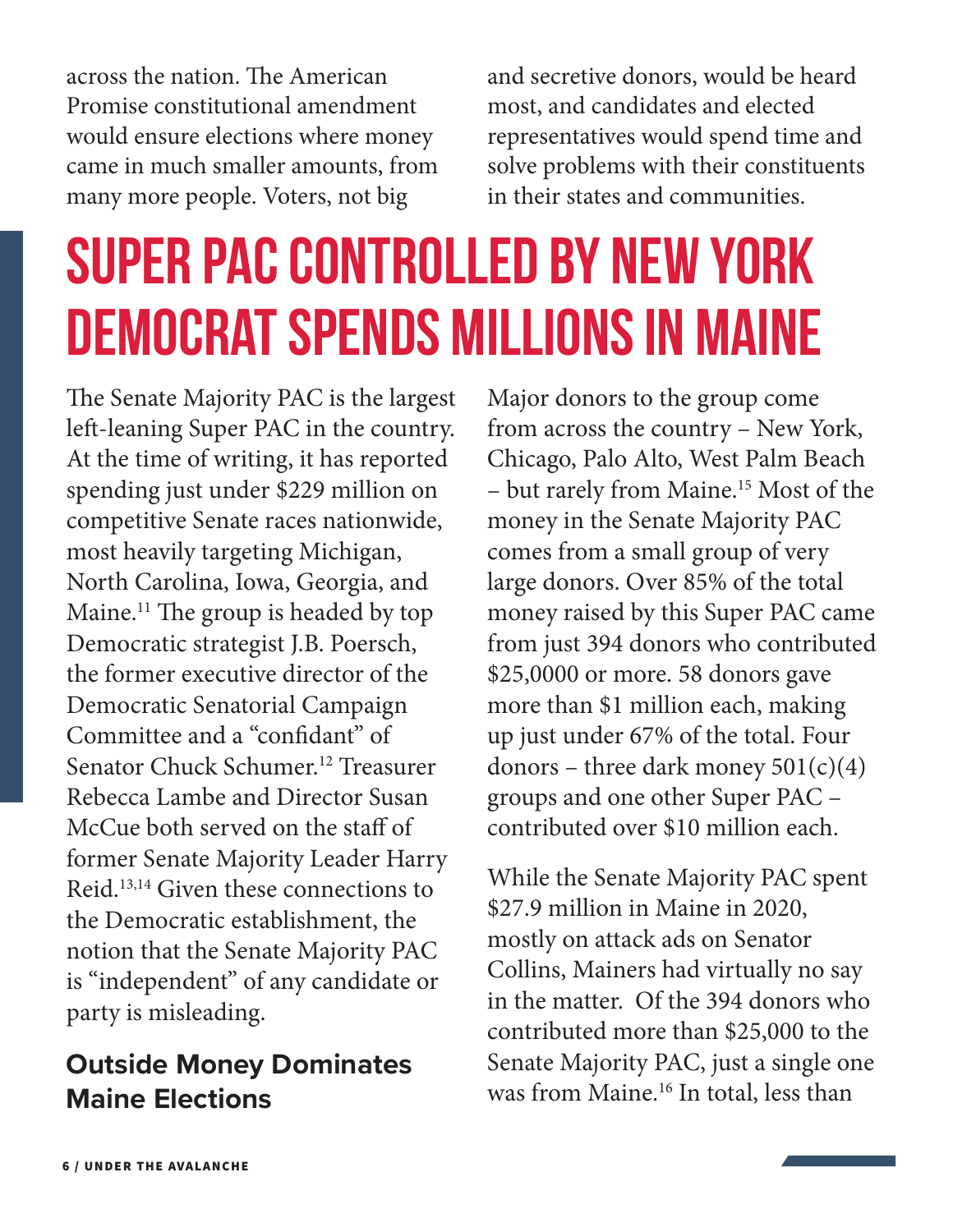<span id="page-6-0"></span>one-tenth of one percent of the group's funding came from Mainers.

 Many of the donors to the Senate Majority PAC are not people at all. The largest donor is Majority Forward, the dark money group created for the purpose of funneling anonymous funds towards liberal causes – in this case, \$47.8 million to the Democrats' largest Super PAC. [17](#page-21-0)

Majority Forward is a "social welfare" group governed by section  $501(c)(4)$ of the Internal Revenue Code, and is

# **DEMOCRAT SUPER PAC SPENDING IN 2020 ELECTIONS AT A GLANCE:**

 **\$229 MILLION Amount Spent Nationwide**

**\$27. 9 MILLION Amount Spent In Maine**

#### **1 MAINER**

**Number Of Maine Donors Who Contributed Over \$25,000**



**\$27.4 MILLION Amount Spent On Negative Ads And Disinformation In Maine**

not required to publicly disclose its donors; as such, the donations that it provides are commonly referred to as "dark money". While such groups are ostensibly prohibited from participating in political campaigns, they can still exert tremendous influence on elections through donations to Super PACs. They can also run their own "issue ads" which are legal so long as they do not expressly advocate for or against a candidate. However, the resulting [ads](https://www.facebook.com/ads/library/?id=2408158369514362) often appear nearly identical to typical attack ads (but notice that the linked video carefully shies away from suggesting that Senator Collins be voted out of office).

Although most of the donors to Majority Forward remain unknown, we can paint an (albeit incomplete) picture of the organization based on the few donors who have been disclosed, the organization's past disbursements, and its staff and leadership. Between 2016 and 2018, it received \$1.5 million from liberal 501(c)(4) group The Advocacy Fund, \$500,000 from the dark money Sixteen Thirty Fund, and \$250,000 from CVS Health. [18](#page-21-0) Its most recent tax filings reveal that Majority Forward gave \$14.8 million to America Votes, \$10.1 million to the Black Progressive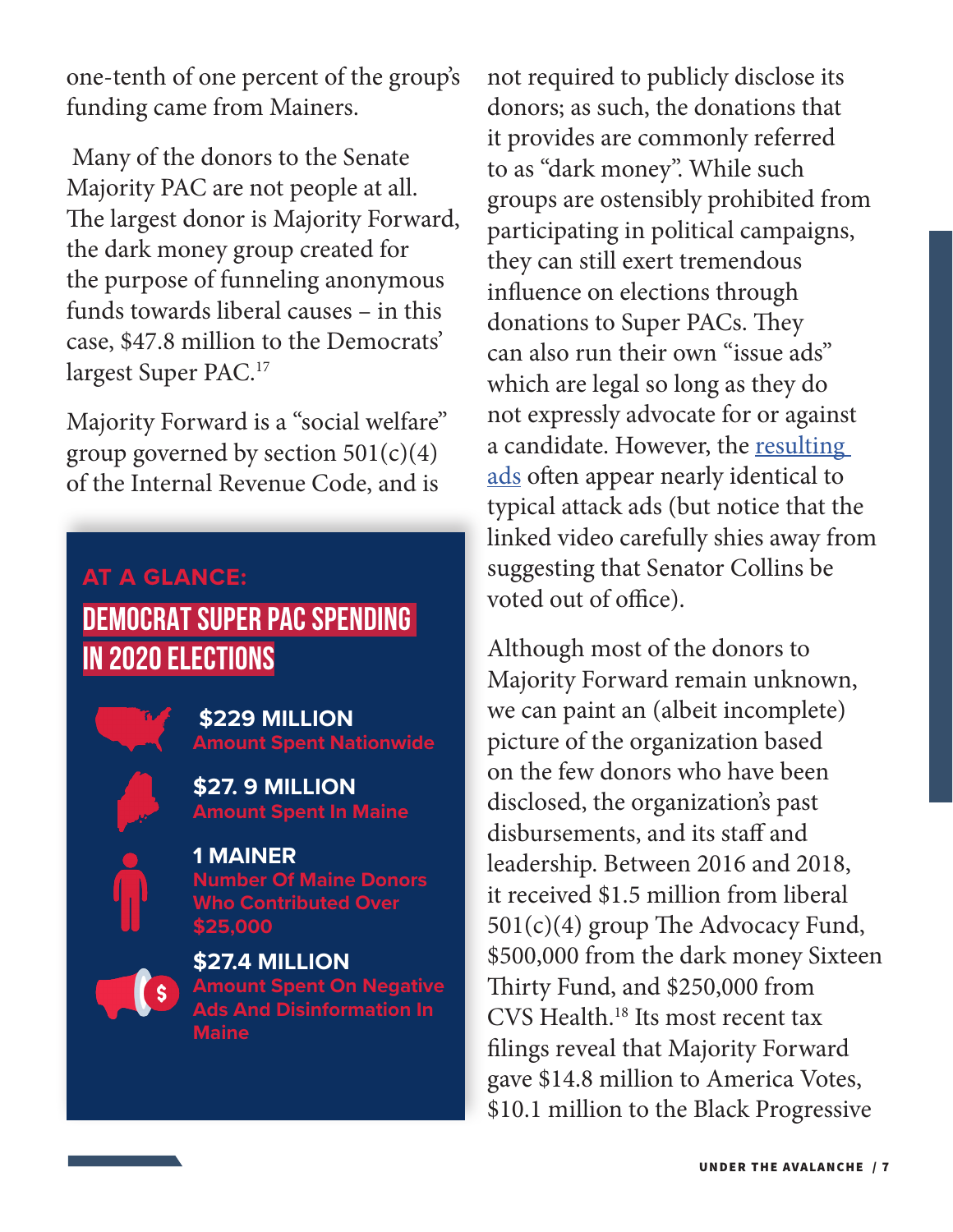<span id="page-7-0"></span>Action Coalition, and \$3.5 million to the League of Conservation Voters in 2018. [19](#page-21-0) J.B. Poersch, Rebecca Lambe, and Susan McCue all serve on the organization's leadership;<sup>20</sup> this overlap in staffing with the Senate Majority PAC demonstrates the way in which Majority Forward acts as an arm of the Super PAC, allowing it to receive anonymous donations despite the FEC's requirement that all PACs disclose their donors.

James Simons tops the list of individual donors to the Senate Majority PAC, giving \$9.5 million to the group. [21](#page-21-0) Simons is the now-retired founder of Renaissance Technologies, a New York-based hedge fund, and has a net worth of \$23.5 billion. [22](#page-21-0)

Special interest groups also play a powerful role in Super PAC funding. A prominent example is the Greater New York Hospital Association (GNYHA), which donated \$8 million to the Senate Majority PAC.<sup>23</sup> GNYHA is officially a trade association, representing more than 160 New York hospitals and health systems. These member organizations pay dues, and in return, GNYHA lobbies aggressively on their behalf in Albany and in Washington. [24](#page-21-0)

The group has a wide variety of

legislative priorities. Federally, GNYHA was part of a successful lobbying effort (along with a group of private equity firms) to defeat consumer protections against surprise medical billing. [25](#page-21-0) According to a senior employee at the New York Department of Health, GNYHA has the power to "make or break an assemblyman's campaign in Albany" through its political spending. This spending, as well as spending in federal elections, has bought the group tremendous influence, such that "nothing really happens in Albany without Raske weighing in.["26](#page-21-0) The situation is similar in the nation's capital, where GNYHA has spent heavily to support congressional candidates, and has had direct access to top advisors in the White House. [27](#page-21-0)

# **New York Democrat Controlled Super PAC Spends Millions in Maine on Attack Ads and Disinformation.**

In Maine, the Senate Majority PAC spent just under \$28 million of the money it received from dark money groups, trade associations, and wealthy individuals to attack Senator Susan Collins and help the candidacy of former Maine Speaker of the House, Sara Gideon. The vast majority (82%)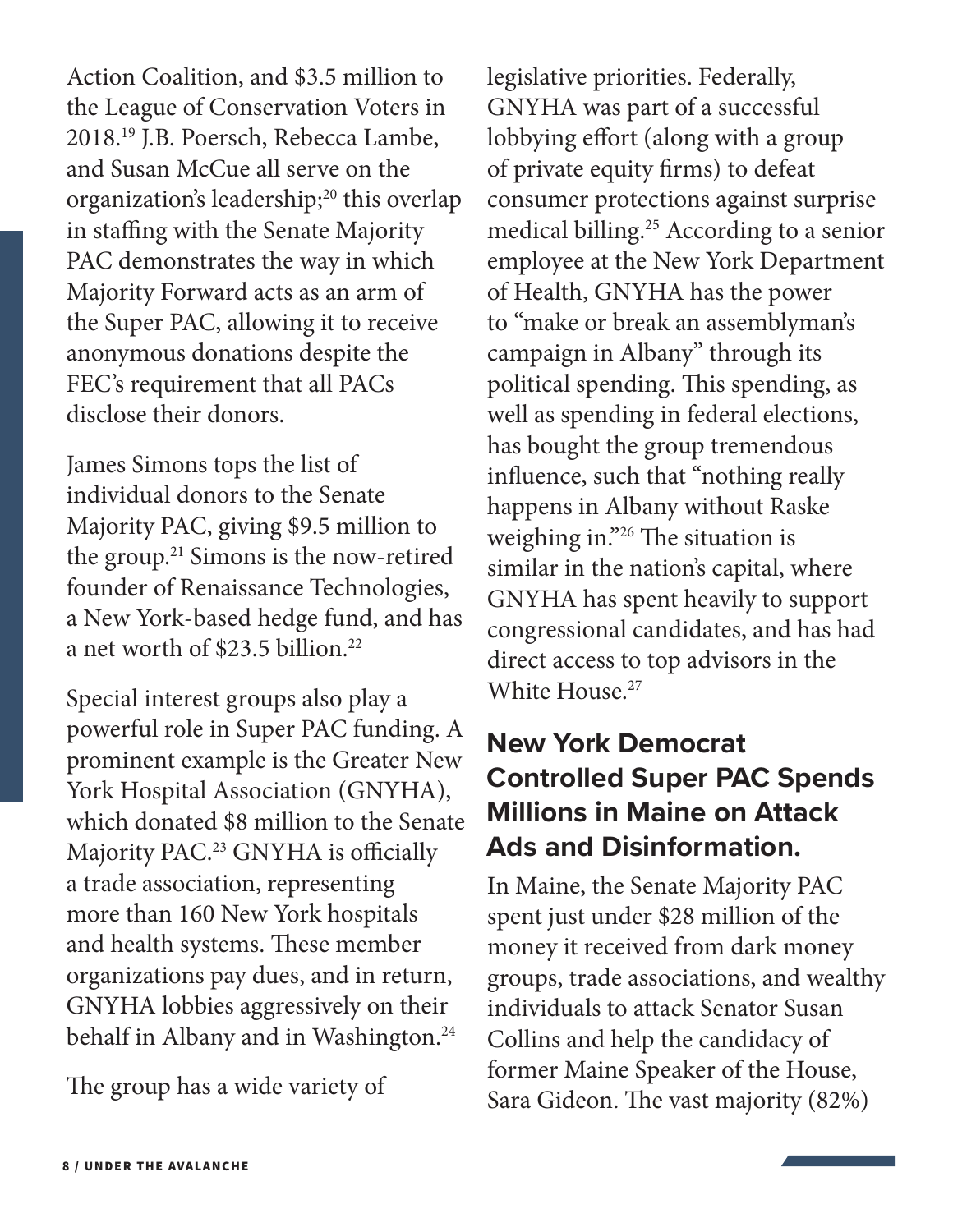<span id="page-8-0"></span>went towards broadcast advertising, and a smaller amount to targeted web ads. [28](#page-21-0) As any Maine resident can attest to, the messaging was dominated by attack ads. Across both broadcast and web advertising, the group's spending was over 98% negative: the group spent \$27.4 million attacking Susan Collins, but just under \$500,000 supporting Sara Gideon. [29](#page-21-0)

Three representative ads from the Senate Majority PAC [are](https://www.facebook.com/ads/library/?id=2725662904369198) [linked](https://www.youtube.com/watch?v=qn4b9cxQQDM&feature=youtu.be) [here.](https://www.youtube.com/watch?v=oxNZ1Cirk_M&feature=youtu.be) The first ad criticizes Collins for a 2006 Postal Service bill that it says has crippled the agency. The second accuses her of working on behalf of wealthy donors and corporations, and endangering social security and Medicare through her vote for the 2017 Republican tax cuts. The third attacks her record of voting for conservative judges. Together, these and other ads distributed by the Senate Majority PAC construct a distorted image of Collins, painting her as a puppet of corporations and the GOP leadership. While none of the ads make outright false claims, they are all misleading: the Postal Service ad neglects to mention that Collins' bill received unanimous support in the Senate and was co-sponsored by Chuck Schumer. [30](#page-21-0) The second ad leaves out that Collins acted to ensure that the tax cuts did not result in an immediate reduction



in Medicare,<sup>31</sup> and the third makes it sound as though she voted for Amy Coney Barrett's nomination to the Supreme Court.

This incessant negativity and deceit is a direct mark of spending by a group whose interest in Maine begins and ends with its Senate seats. There should thus be no surprise that voters felt as though they were caught between "national entities fighting a proxy battle through the Maine Senate race," as one American Promise Maine chapter member put it.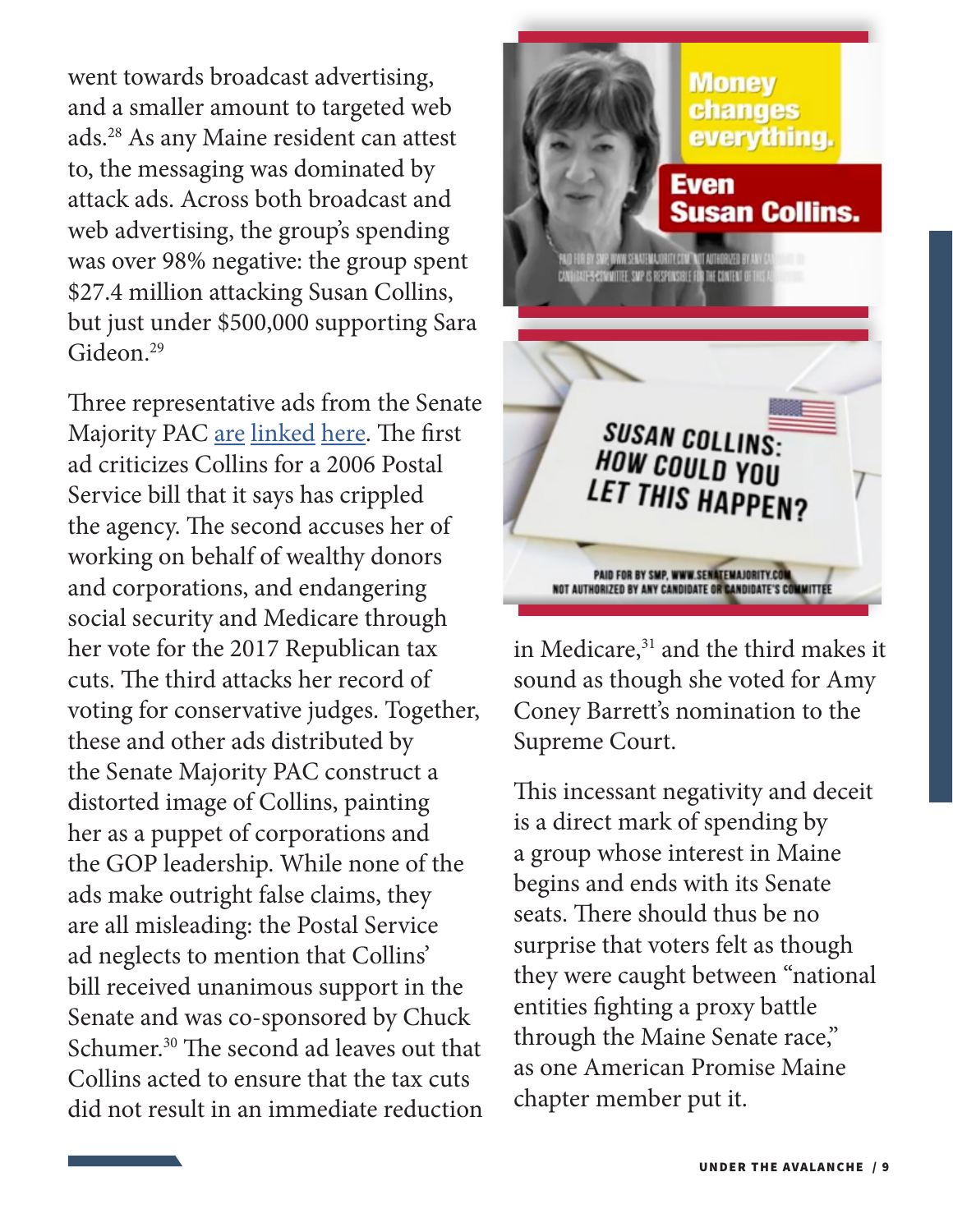# <span id="page-9-0"></span>**Super PAC Controlled by Kentucky Republican Spends Millions in Maine**

Like its Democratic counterpart, the Senate Leadership Fund was one of the most powerful forces in the 2020 elections, spending over \$287 million to support Republicans in key Senate races. [32](#page-22-0) It is also headed by members of the Republican establishment: the president of the Senate Leadership Fund is Steven Law, the former chief of staff for Senate Majority Leader Mitch McConnell,<sup>33</sup> and the group's board of directors includes Mike Duncan, the former chair of the Republican National Committee. [34](#page-22-0) Duncan's fellow director Phil Cox is one of the nation's most prominent Republican strategists, and was called "a force for the GOP" by the Boston Globe. [35](#page-22-0)

### **Outside Money Dominates Maine Elections**

As with the Senate Majority PAC, its donors are concentrated in wealthy urban areas far from Maine. Most of the money in the Senate Leadership Fund comes from a small group of very large donors. Over 99% of the total money raised by this Super PAC came from just 339 donors who contributed \$25,0000 or more. 60 donors gave more

than \$1 million each, making up just under 90% of the total. Six donors – one  $501(c)(4)$  and five ultra-wealthy individuals – contributed at least \$30 million each.

While the Senate Leadership Fund spent \$12.6 million in Maine in 2020, very little of that money originated in Maine. Of the 339 donors who contributed more than \$25,000 to the Senate Leadership Fund, not a single one was from Maine. In total, just onehundredth of one percent of the group's funding came from Mainers.

The single largest source of funding for the Senate Leadership Fund came from One Nation, a group claiming to be a "social welfare" organization under a "501(c)(4)" that refuses to disclose its donors. One Nation provided \$62.6 million to the Senate Leadership Fund,<sup>36</sup> and the source of the vast majority of that money is unknown.

Nonetheless, we can gain a rough picture of One Nation's donors through those who have voluntarily disclosed their donations to the group – the oil company Tesoro donated \$1 million in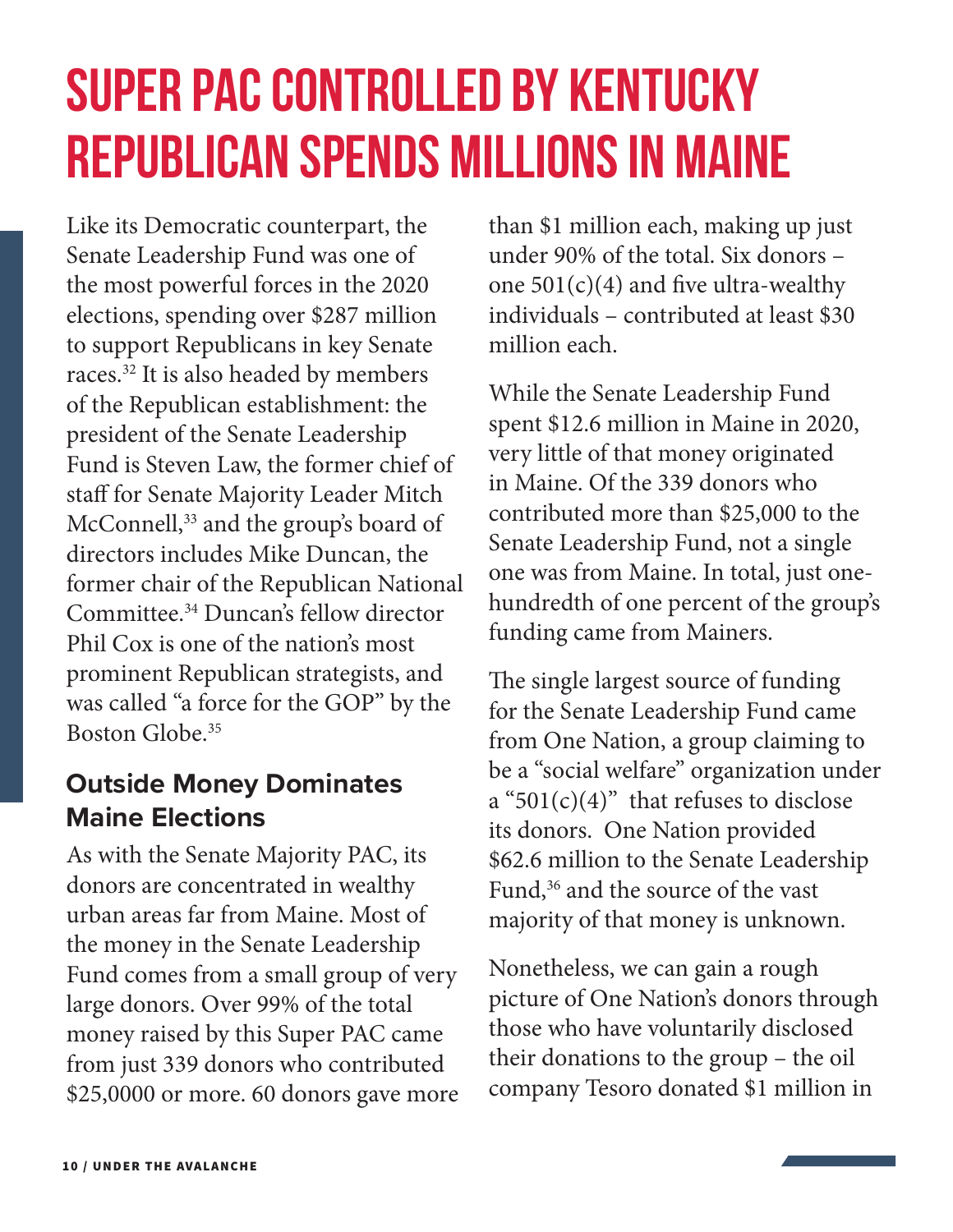<span id="page-10-0"></span>both 2016 and 2017, and the American Health Care Association donated \$200,000 in 2016. [37](#page-22-0) One Nation is also required to disclose the groups to which it makes grants; in 2018 it gave \$1.6 million to the pro-life Susan B. Anthony List, and \$1 million to the right-leaning American Economic Freedom Alliance. [38](#page-22-0) One Nation "shares staff and offices" with the Senate Leadership Fund,<sup>[39](#page-22-0)</sup> and other staffing choices provide further insights. One Nation Chairman Bobby Burchfield is a partner at the law firm McDermott Will & Emery LLP, and has represented corporate clients including Exxon, E.I. duPont de Nemours and the American Automobile Association. [40](#page-22-0) One Nation Board member Ken Cole is a former lobbyist at General Motors, Honeywell, and Pfizer,<sup>41</sup> and fellow board member Sally Vastola is the former executive director and CEO of the National Republican Campaign Committee. [42](#page-22-0) While these bits and pieces of information provide compelling suggestions, we cannot provide a clearer picture because One Nation conceals its donors.

The single largest source of funding in the 2020 elections was one couple: Sheldon and Miriam Adelson, who together donated at least \$218 million to conservative candidates and outside groups, $43$  including \$70 million to the Senate Leadership Fund. [44](#page-22-0) Sheldon Adelson, who died in January 2021, was a lifelong entrepreneur whose fortune

# **REPUBLICAN SUPER PAC SPENDING IN 2020 ELECTIONS AT A GLANCE:**





 $\mathsf{S}$ 

 **\$287 MILLION Amount Spent Nationwide**

**\$12.6 MILLION Amount Spent In Maine**

**0 MAINERS Number Of Maine Donors Who Contributed Over \$25,000**

**\$12.5 MILLION Amount Spent On Negative Ads And Disinformation In Maine**

largely originated from Las Vegas Sands, his worldwide chain of casinos and resorts. His wife, Miriam Adelson, is a doctor specializing in drug addiction, and the chair of drug abuse clinics in Las Vegas and Israel. [45](#page-22-0)

Sheldon Adelson's interests in influencing electoral politics increased along with his fortune – he lamented having to pay a greater share of his wealth in taxes than the average American, and was frequently embroiled in bitter disputes with union workers at his resorts. (In fact, the New Yorker reports that it was these labor disputes which pushed him to make his first conservative political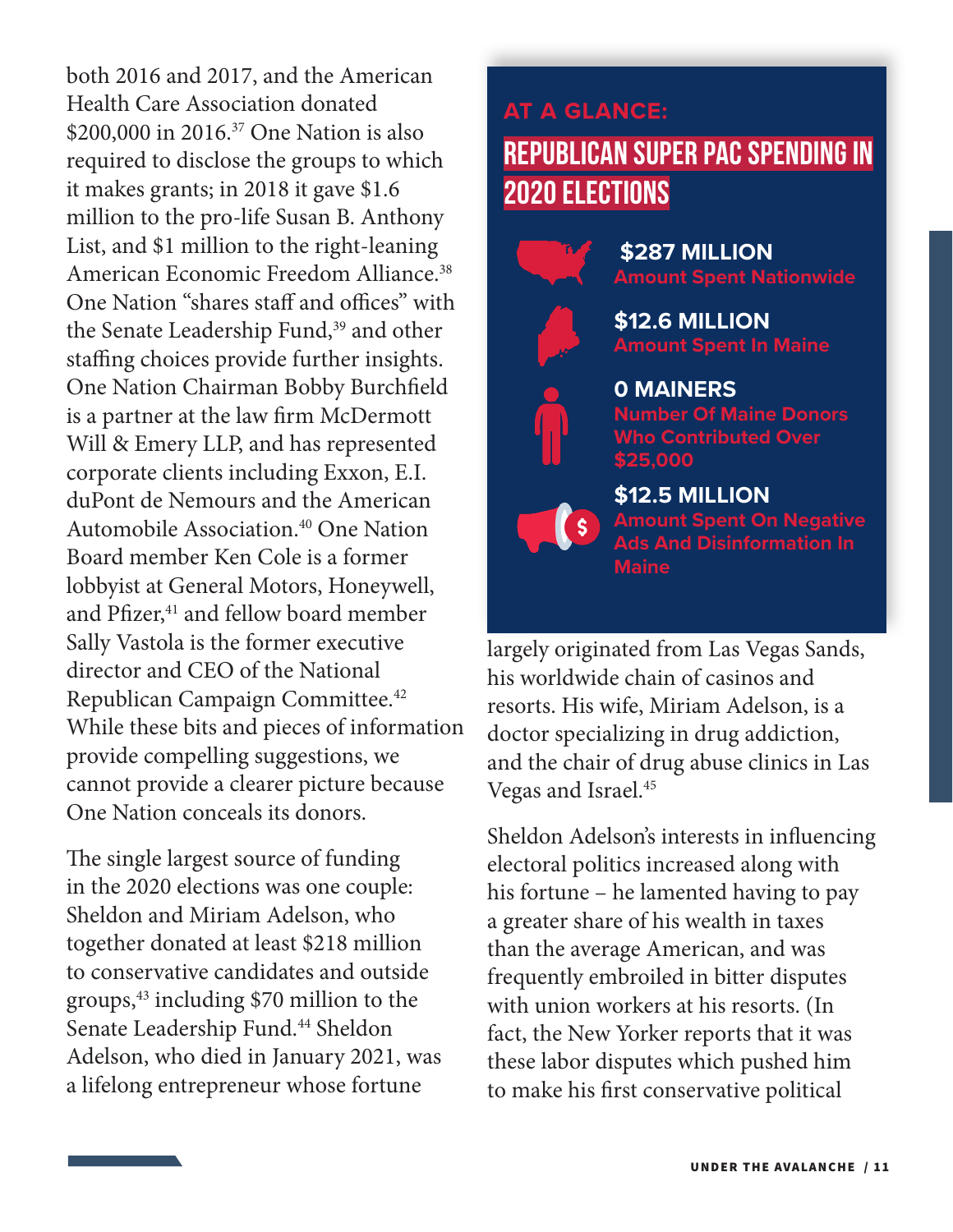<span id="page-11-0"></span>donations.[\)46](#page-22-0) Another major influence on Mr. Adelson's politics was his wife; it is widely acknowledged that Mrs. Adelson, who was born in Israel and runs a major Israeli newspaper, pushed her husband to become a more outspoken pro-Israel advocate. [47](#page-22-0) Mr. Adelson lobbied successfully for the American embassy<sup>48</sup> in Israel to be moved to Jerusalem, and to assist the transition, he offered to partially fund the new embassy. The Adelsons also were large donors to entities that promoted the election of former President Donald Trump, spending a total of over \$20 million in 2016 and \$91 million in 2020. [49](#page-22-0) In 2018, President Trump awarded Miriam Adelson the Presidential Medal of Freedom. The Medal is "presented to individuals who have made especially meritorious contributions to the security or national interests of the United States, to world peace, or to cultural or other significant public or private endeavors."[50](#page-22-0) 

The couple joined the ranks of major Republican donors in 2012, when they spent \$90 million, largely on the presidential race. Their spending on congressional races soon grew to match their spending on races for the White House, and their influence can now be felt in elections across the country. [51](#page-22-0)

Another billionaire who wields political influence through contributions to the Senate Leadership Fund is Stephen Schwarzman, who gave a total of \$35 million to the Super PAC. [52](#page-22-0) The chairman, CEO, and co-founder of the investment group Blackstone resides in New York City, and has a net worth of \$22.4 billion. [53](#page-22-0) He was the largest individual donor on Wall Street in the 2020 elections. [54](#page-22-0)

 Following \$5 million in contributions supporting Republicans in 2016, President Trump named Schwarzman as chair of the President's Strategic and Policy Forum in 2017, and to the Great American Economic Revival Industry Groups formed during the coronavirus pandemic. [55](#page-22-0) The Washington Post has called him an "unofficial ambassador" to China, and credited him with softening President Trump's stance on Chinese trade. [56](#page-22-0) Schwarzman's influence goes beyond economic policy; he also reportedly counseled the former president towards the decision to eliminate DACA. [57](#page-22-0) At Blackstone, Schwarzman has a clear interest in the policies that he is working in the White House to institute. He would have felt the effects of President Obama's proposed elimination of the carried interest tax loophole (which he notoriously compared to Hitler's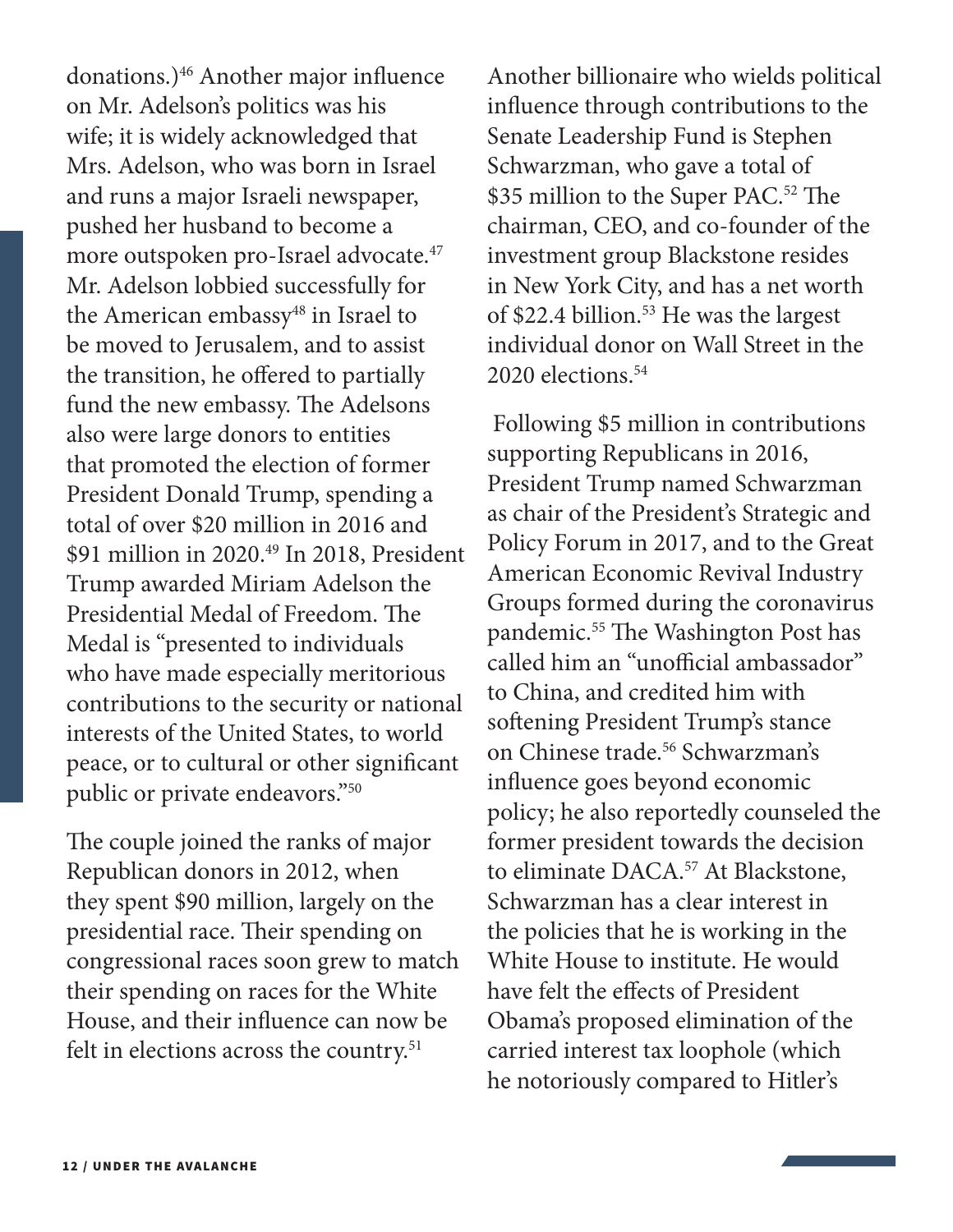<span id="page-12-0"></span>invasion of Poland),<sup>[58](#page-22-0)</sup> and he called the 2017 Republican tax cuts "a game changer."[59](#page-22-0) Nonetheless, he maintains that he is working in the interests of the American people: "I have objectives I think are worthy for all people, and everybody should benefit in that.["60](#page-22-0)

Together, the Adelsons, Stephen Schwarzman, and One Nation provided well over one-third of the Senate Leadership Fund's total receipts.

#### **Kentucky Republican Controlled Super PAC Spends Millions in Maine on Attack Ads and Disinformation.**

Overall, the Senate Leadership Fund

spent ten times as much on attack ads against Democrats as it did on pro-Republican ads. [61](#page-22-0) In Maine, the ratio was even more extreme: the group spent \$12.5 million attacking Sara Gideon, but just under \$100,000 supporting Susan Collins. [62](#page-22-0) The result was over 40 different television and radio ads, nearly all of them attack ads. Together, the ads made just seven distinct assertions, incessantly repeating the same talking points. And while few of the claims were entirely false, many were dramatically blown out of proportion. The negativity, repetition, and distortion of truth were hallmarks of the most recent election season in Maine, and they came as a direct result of Super PAC spending.



#### **Ad "Wrong" depicts a woman in her living room, describing Sara Gideon's faults:**

*"The choice comes down to this: with Sara Gideon playing politics, trying to raise gas taxes, even the illegal campaign contributions – it's all bad. But the sex predator? The teacher sex predator in the legislature who Sara Gideon protected after the school put him on leave, after the press investigated? I'm sorry, but that's just wrong. We can't trust Sara Gideon. She's just too risky a choice."*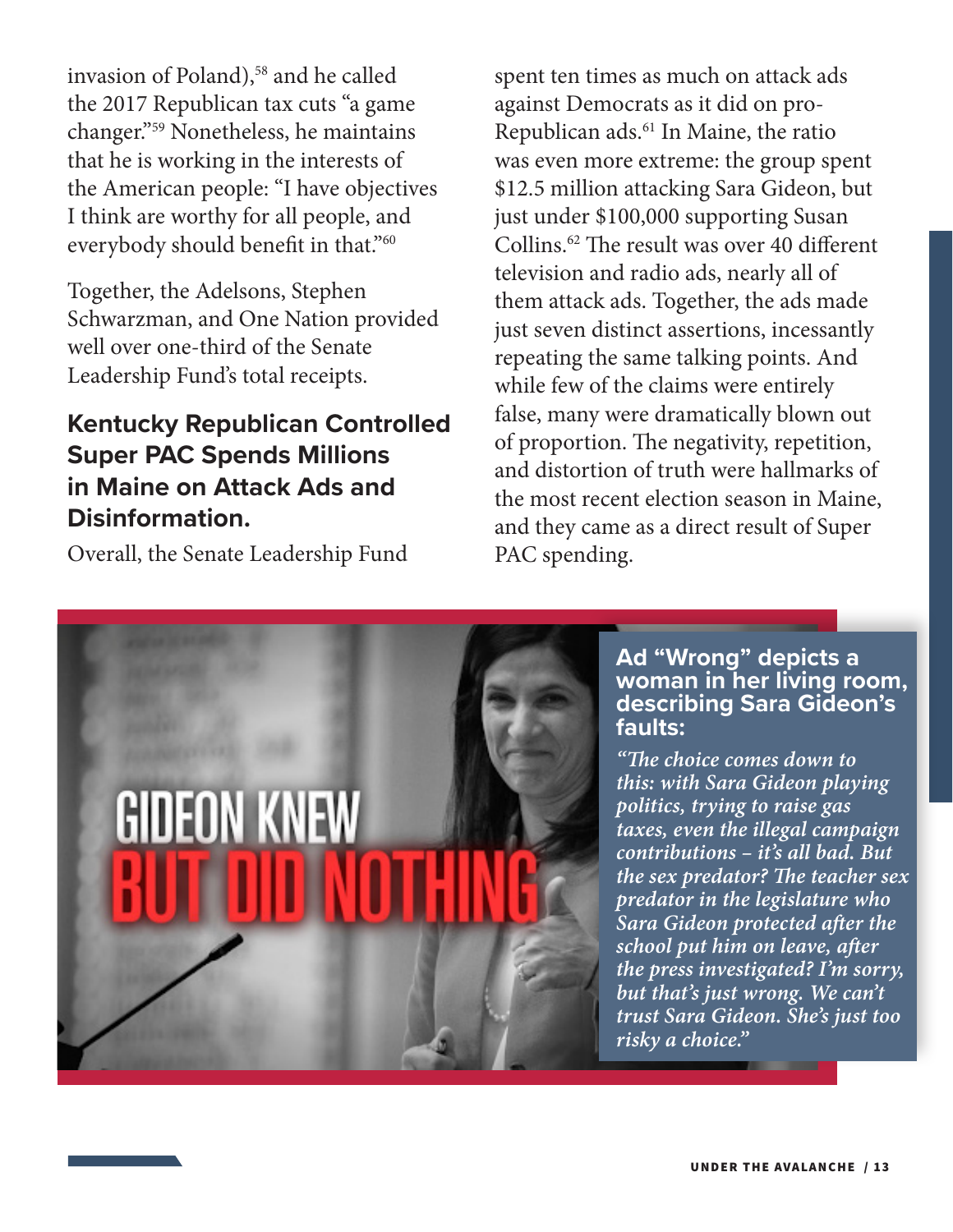### <span id="page-13-0"></span>**One of the most reviled ads distributed by the Senate Leadership Fund was entitled "[Wrong](https://www.youtube.com/watch?v=3YyAjbCnfqA)."**

The "Wrong" ad makes three distinct claims: that Gideon is (or was) trying to raise gas taxes, that she received illegal campaign contributions, and that she protected a sexual predator in her legislature. The first two claims are mostly true, though blown slightly out of proportion: the revenue from the gas tax would have been refunded to consumers,<sup>63</sup> and the campaign finance violation was minor. [64](#page-23-0) As for the third claim, Gideon likely had no knowledge of her colleague's misconduct until the press broke the story, after which she immediately called for his resignation. PolitiFact reported that "there [was] no evidence she took any action to cover up the matter" and rated an ad making a similar claim "mostly false.["65](#page-23-0)

#### **Who is this?**

In addition to making factually questionable claims, this advertisement used the same actress to portray a concerned voter as ads in Maine, [Kansas](https://youtu.be/7M2wxqK5ZR0) and Lowa.<sup>[66](#page-23-0)</sup> While the ads try to avoid specific claims that the woman really is a voter in Maine (or Kansas or Iowa) the actress's use of "we" certainly implies that she is an everyday citizen of the state who is honestly considering her voting options.



EENFIELD-PELOSI PLAN **Employer-Provided Health** Insurance at Risk

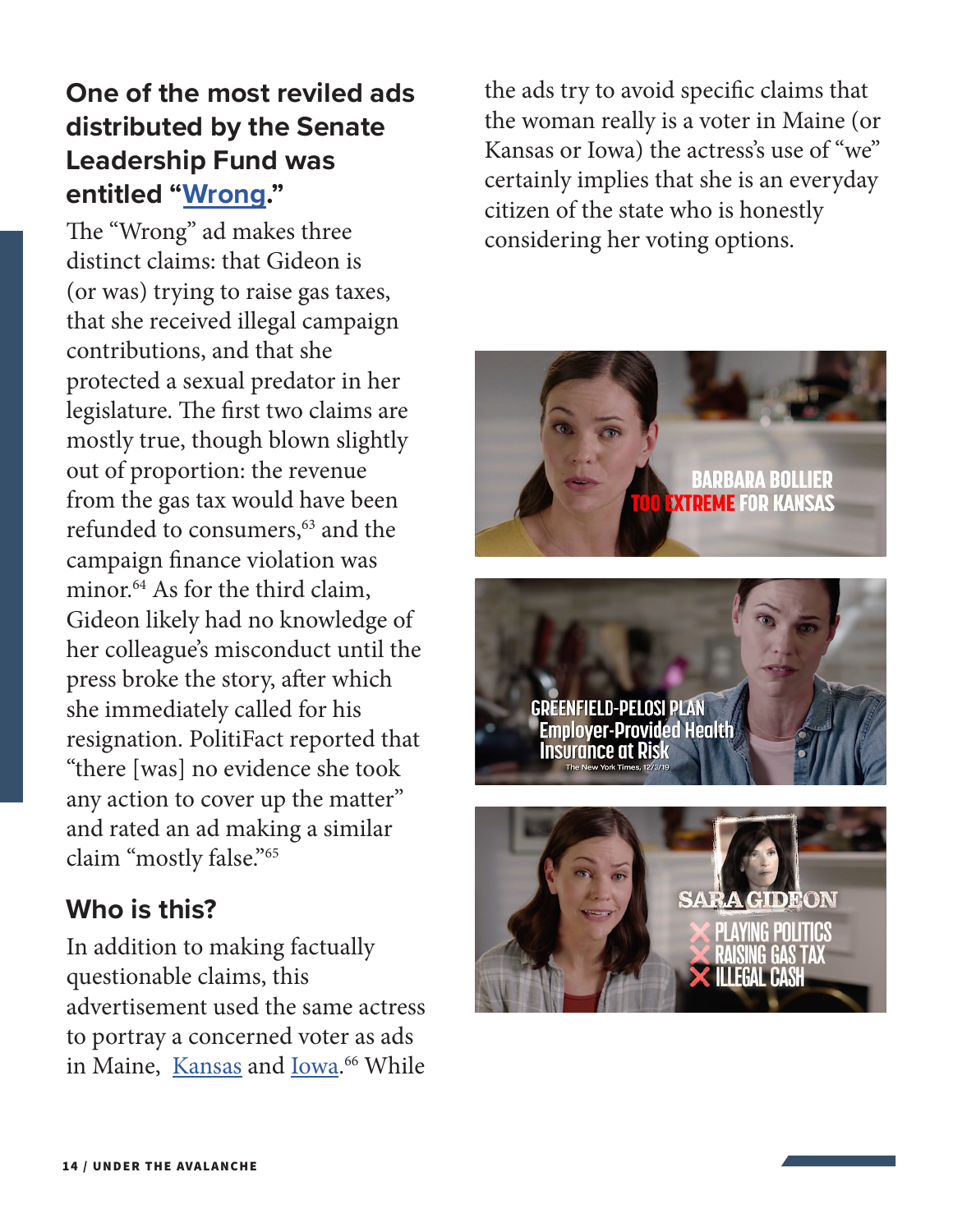# <span id="page-14-0"></span>**The Big Money in Politics Impact on Maine**

The \$200 million spent in the Maine Senate race in 2020 mostly came from wealthy interests outside of Maine, and mostly focused on tearing Mainers apart.

The most visible impact of the spending was the negativity of the race. Despite accusations thrown by both candidates, neither Gideon nor Collins was entirely responsible for the race's tone. Their campaigns ran ads which were, respectively, 50% and 36% negative. [67](#page-23-0) The parties leave more of the dirty work to the Super PACS, distancing themselves despite the close ties. Spending by the Senate Majority PAC and the Senate Leadership Fund was over 98% negative. Other topspending outside groups, including the NRSC, the DSCC, the 1820 PAC, and Women Vote! spent similarly large portions of their budgets on negative advertising. [68](#page-23-0)

Moreover, this negativity failed to focus on the issues most important to Mainers, who are interested in solutions, not partisan affiliation. [69](#page-23-0)

Compare the [back](https://www.youtube.com/watch?v=PDYXpeEJn24&feature=youtu.be)-and-[forth](https://www.youtube.com/watch?v=wbjDbvODjZM&feature=youtu.be) between the Gideon and Collins campaigns regarding Bath Iron Works to the best [attempts by the Senate Majority PAC](https://www.youtube.com/watch?v=qn4b9cxQQDM&feature=youtu.be)  and [the Senate Leadership Fund](https://www.youtube.com/watch?v=LNopHtmHfOs) to connect with Maine voters. Neither Bath Iron Works ad is perfect – the Collins ad especially was criticized as misleading – but they represent appeals by candidates who know the state well, and care about the issues that matter to its voters. On the other hand, with a change to the narrators' accents, the two linked Super PAC ads could have been run in any federal election in any state.

Similarly, advertising by nationwide groups pulled the focus of the race away from Maine and towards national "wedge" issues and attacks. For example, advertising by the Senate Majority PAC in Maine focused heavily on the (largely false) claim that Collins' votes have threatened Mainers' healthcare; here are [ads](https://youtu.be/MqMQypIN6FI) [broadcast](https://youtu.be/6IlxArqDnE8) [in](https://www.facebook.com/ads/library/?id=3460456177372210) [six](https://www.facebook.com/ads/library/?id=1754786624683930) [different](https://youtu.be/Q4KDcxDG5Ls) [states](https://youtu.be/K2d2525gptw) which repeat the phrase "X voted n times to eliminate protections for pre-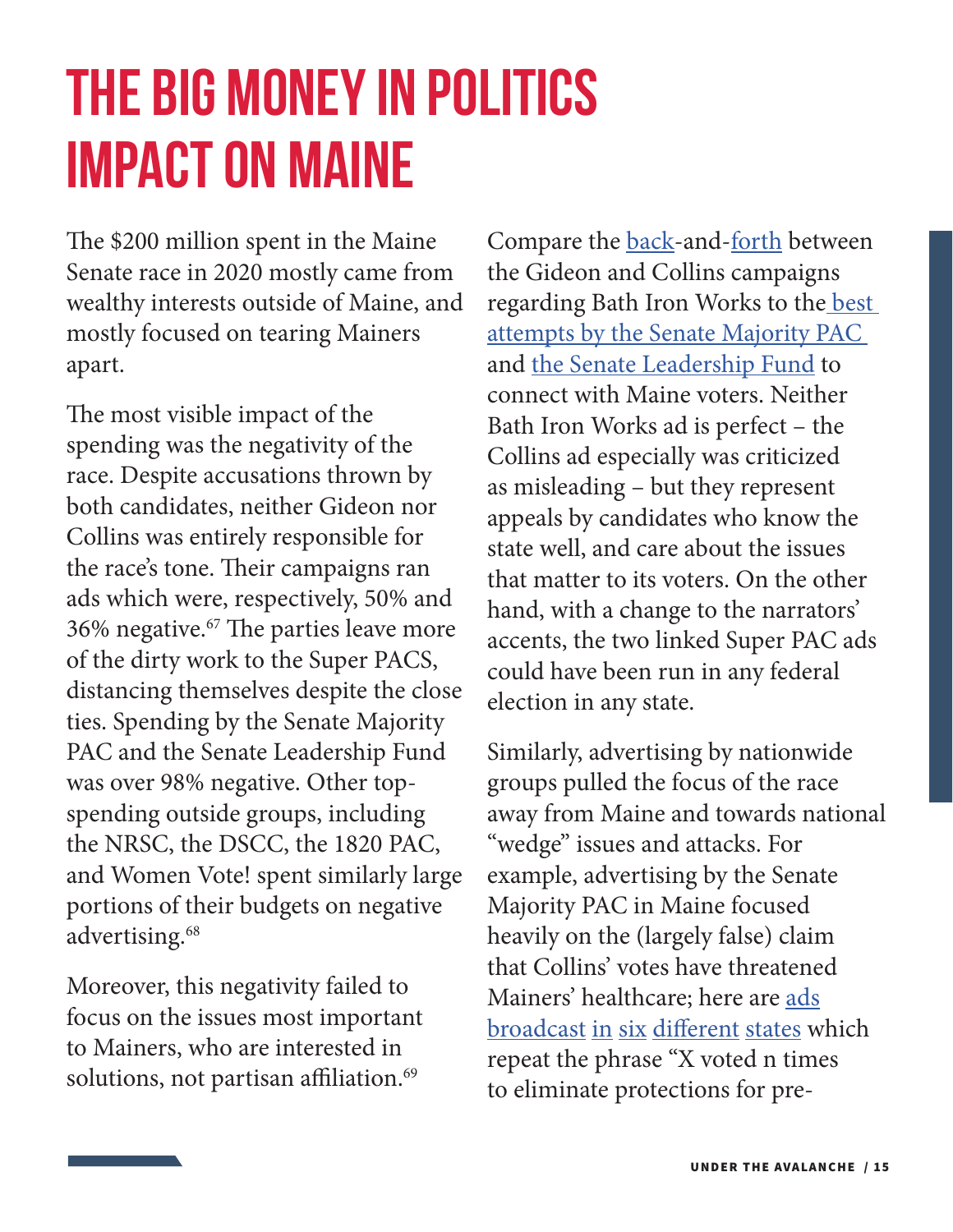<span id="page-15-0"></span>

**"We don't want the messaging and the debate controlled by out-of-state money, no matter where it's coming from."**

- **Roger Katz**, former Republican State Senator

existing conditions" in some form or another. Across the aisle, the Senate Leadership Fund focused on personal attacks against Sara Gideon rather than national issues. But in other states, it distributed ads with the same message [again](https://www.youtube.com/watch?v=1Z2jvTaxBFc) [and](https://www.youtube.com/watch?v=xKldN8S0Or0) again and again, promising that the target state's Democratic candidate was backed by radical far-left interests.

It may seem obvious that groups which operate in many states would repeat their messaging across different races. But it is a tremendous loss that every competitive Senate race this cycle was contested on the basis of the same divisive national issues selected by party operatives.

It is a crucial component of our democracy that members of Congress are responsive to issues unique to their home states. Former Republican State Senator Roger Katz puts it more simply: "We don't want the messaging and the debate controlled by out-of-state

money, no matter where it's coming from."70

An anecdote from an organizer with the Gideon campaign illustrates a further issue. In the final weeks of the race, he recalls receiving a surprising message from canvassers: despite their frustration with the overwhelming number of ads, voters were confused about what both Gideon and Collins stood for. "They never talk about the issues," was a voter complaint frequently relayed to him. It may seem absurd that with over \$100 million already spent on messaging, voters could be confused about the candidates' platforms. Yet such is the effect of campaigns dominated by big-money outside spending groups, rather than messaging from the candidates themselves: discussion of the issues is crowded out by personal attacks.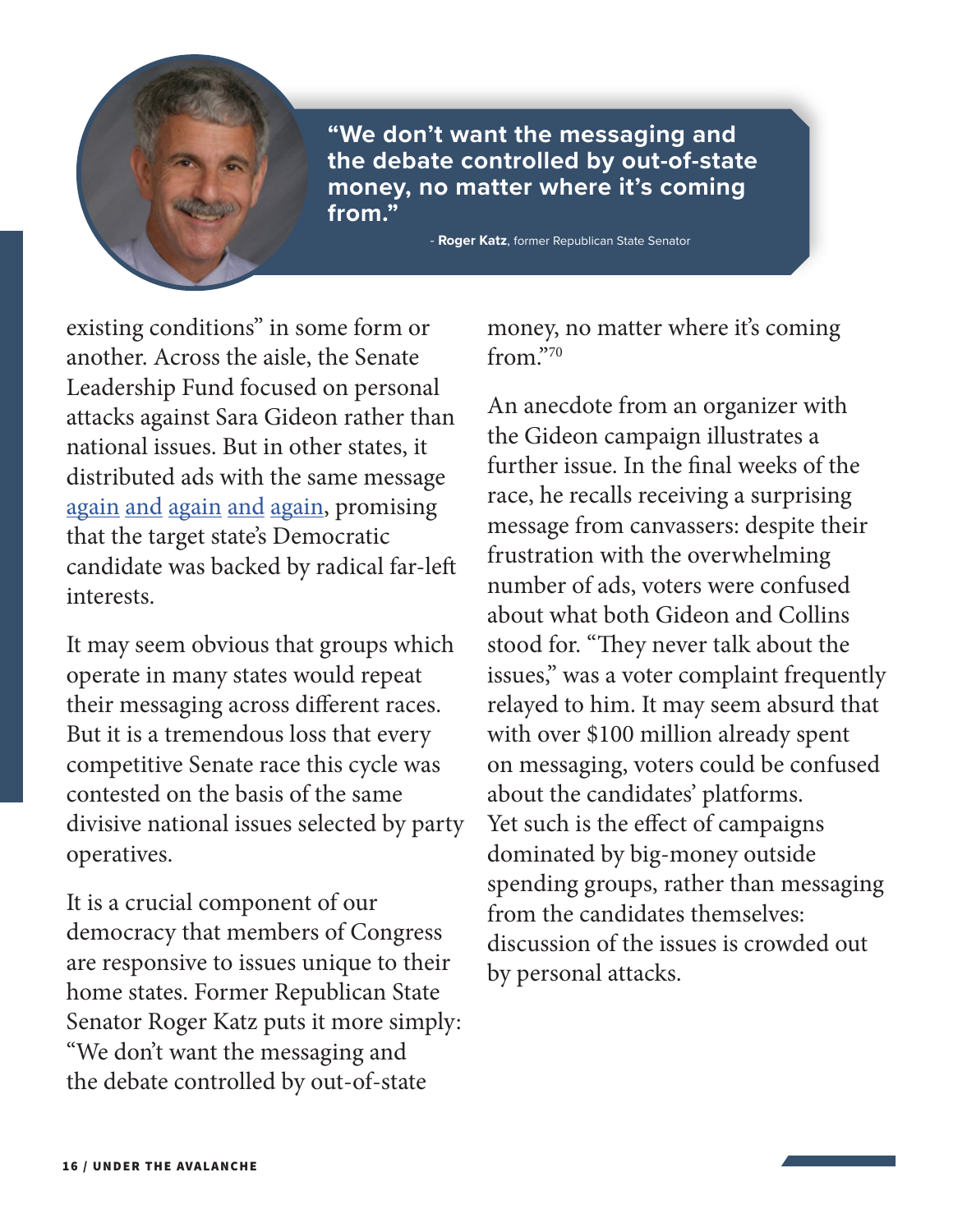## <span id="page-16-0"></span>**How Maine's Millions Stymied True Reform**

In 2020, Maine was the only state to use ranked-choice voting (RCV) in a Senate election. The adoption of RCV in Maine required a massive effort, including a widespread signaturecollection campaign, years of debate over its correct implementation, and the rare use of the "people's veto" to rescue the law from legislative gridlock.<sup>[71](#page-23-0)</sup> It was hailed by its proponents as an effective tool for making elections more democratic, more respectful, more open, and less polarized, and as one of the many ways in which Maine sets itself apart from the ugly politics of many other states.

RCV proponents say it will make elections more accurately reflect the will of the people by ensuring that a candidate can only win with a majority of votes. Further, after adopting RCV, some local campaigns become more positive as candidates tried to attract their opponents' second-choice votes. [72](#page-23-0) Finally, RCV proponents claim its ability to decrease polarization and increase the openness of elections. These goals are two sides of the same coin: aiming on the one hand to force major candidates to define themselves by their ability to produce solutions

(rather than defining themselves in opposition to a single opponent), while also creating opportunities for thirdparty candidates to succeed (rather than running "protest campaigns").

The domination in Maine by millions of dollars in outside spending from wealthy factions fighting for control in Washington D.C. wiped out most or all of the proffered benefit of RCV in Maine. The money of outside Super PACS and the major-party candidates was a daily blow to civility, thoughtful debate, policy or ideas from new voices. Any message or information from the additional candidates that RCV allows, one on the right (Max Linn, a Bar Harbor financial planner and supporter of former President Donald Trump) and one on the left (Lisa Savage, a Maine teacher) was completely smothered by the outside money pouring into what national interests saw as a Democratic-Republican battle for control of the US Senate.

Linn received no Super PAC support, and outside spending on behalf of Savage totaled just \$19,140, less than one-tenth of a percent of the outside spending for either Collins or Gideon. [73](#page-23-0) As a result of this extreme lack of competitiveness, Collins and Gideon (and their outside spending supporters)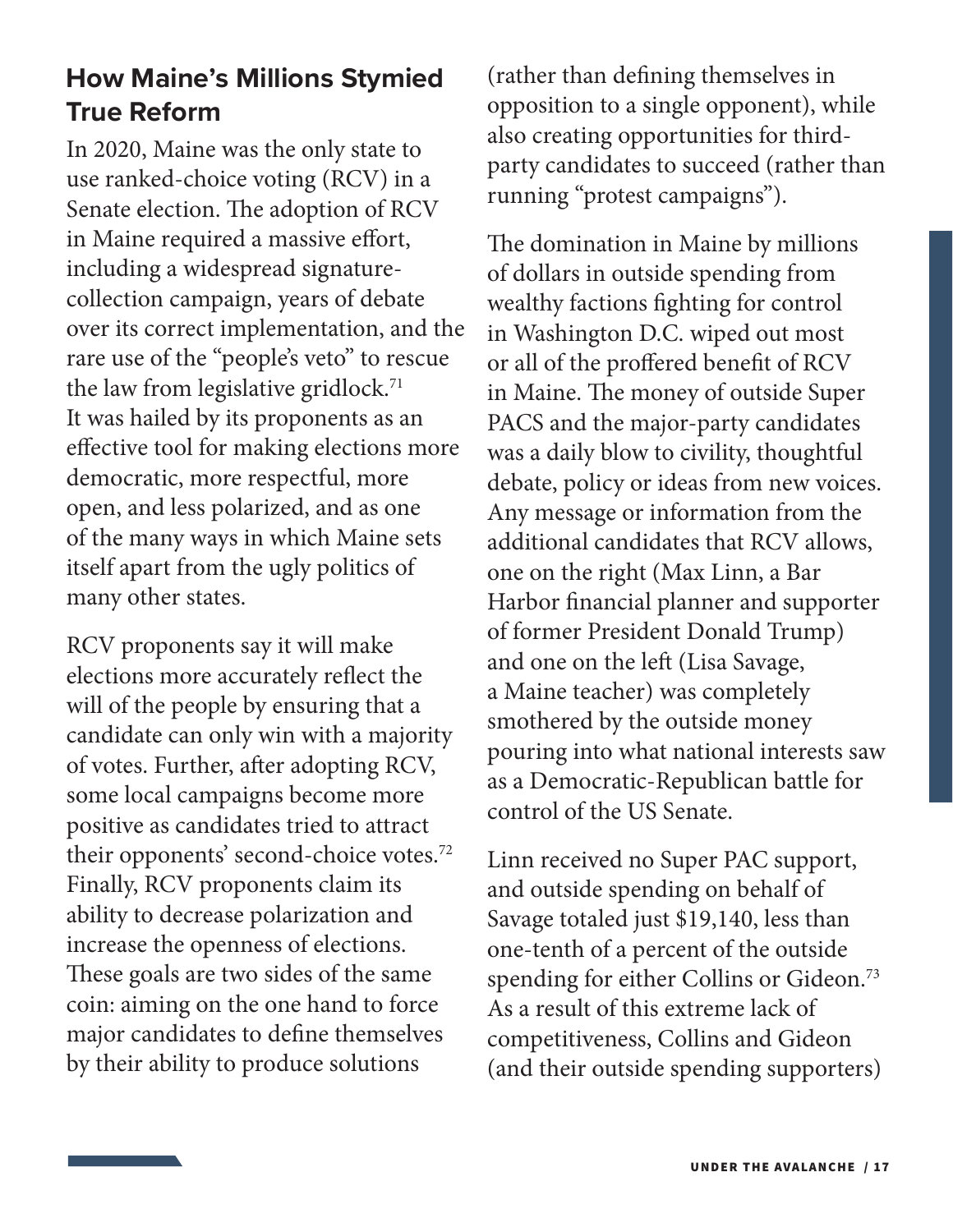<span id="page-17-0"></span>were still able to define their campaigns in opposition to each other, rather than in terms of the constructive solutions Mainers were looking for. And the campaigns of Savage and Linn had no opportunities to make their alternative agendas heard against the din of outside spending. Linn in particular seemed to acknowledge the futility of running against the interests of major donors, running a protest campaign that resorted to [dramatic](https://www.youtube.com/watch?v=fXy4NX20b5c) [stunts](https://www.youtube.com/watch?v=TFkzj8GBGiQ) on the debate stage rather than substantive arguments.

These are the ways in which the big money system has failed Mainers. We see misleading attack ads dominate races, increasing our divisions. We see voters frustrated by overwhelming levels of advertising, yet less informed

about their choices. We see cookiecutter messaging that focuses on national issues instead of the needs of Mainers. We see the goals of a grassroots, Maine-led effort to implement ranked-choice voting stymied by wealthy out-of-staters. And ultimately, we see that the free exchange of ideas among voters is weakened, not strengthened, when the voices of Mainers are shut out by the moneyed interests crowding our airwaves.

Without significant and fundamental change, these problems will get much, much worse. Outside spending to influence elections doubled from \$1.4 billion in 2016 to nearly \$2.9 billion in 2020[,74](#page-23-0) and there is no reason to believe that spending levels will not continue to grow in future elections.

Total Outside Spending in Elections Since 2006<sup>[79](#page-23-0)</sup>



<sup>(</sup>midterm election years in lighter purple)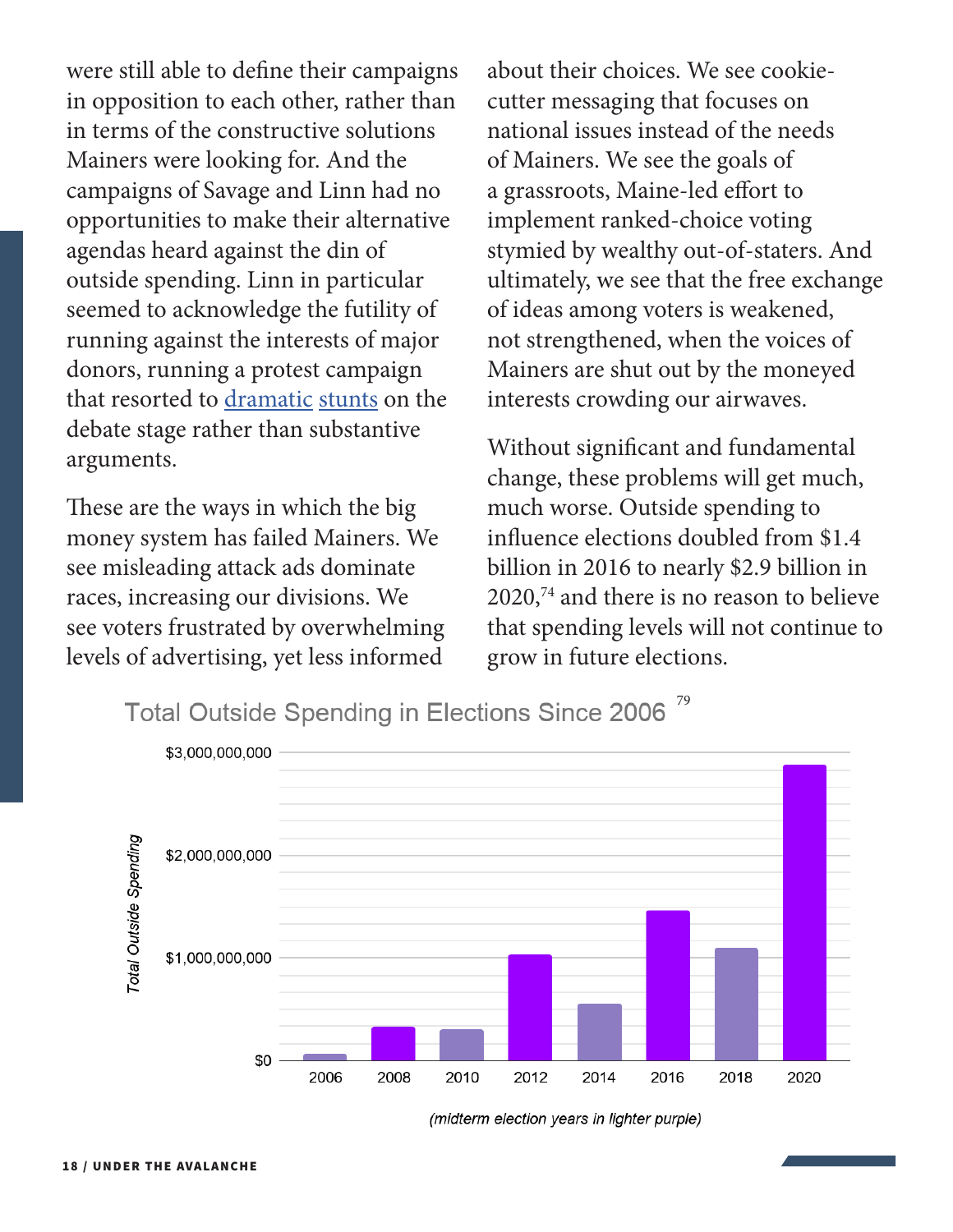# <span id="page-18-0"></span>**Mainers Are United to Fix Our Broken System**

We are currently on track for everincreasing levels of election spending. But it does not have to be this way. In a world where the power of money over democracy is reasonably limited, elections would become more respectful, more open, and more representative of the people. They would be contested by a wide range of candidates with diverse ideas. Campaigns would be funded through small donations by people from all walks of life. All contributions would be disclosed, so voters would know the origins of campaign money. The airwaves would be open to robust debate and sharing of ideas between those actually impacted by an election's outcome. Candidates would engage in dialogue with voters, rather than "calltime" and fundraisers with wealthy donors. Elected officials would work to

win the approval of their constituents, not of moneyed interests in New York, Palm Beach, Chicago, and other cities where wealth is concentrated and Mainers are few.

This vision is within reach, but the Supreme Court has blocked every effort to move towards it with the controversial legal theory that unlimited money is "free speech." That's why Americans are turning toward a [constitutional amendment](https://americanpromise.net/who-we-are/the-28th-amendment/) to limit the influence of money in politics (read the proposed text [here](https://americanpromise.net/wp-content/uploads/2020/09/Keep-the-Promise-America250.pdf#page=13)). Only an amendment can override misguided Supreme Court decisions and provide the foundational reform that the problem of political spending urgently requires. And this reform is not only necessary – it's popular.

**"We agree that policy should not be influenced by the biggest donors but should represent the voices and wisdom of the people and places involved." [Portland Press Herald, 9/27/20]**

- **Amy Cartmell**, American Promise Maine Chapter Leader

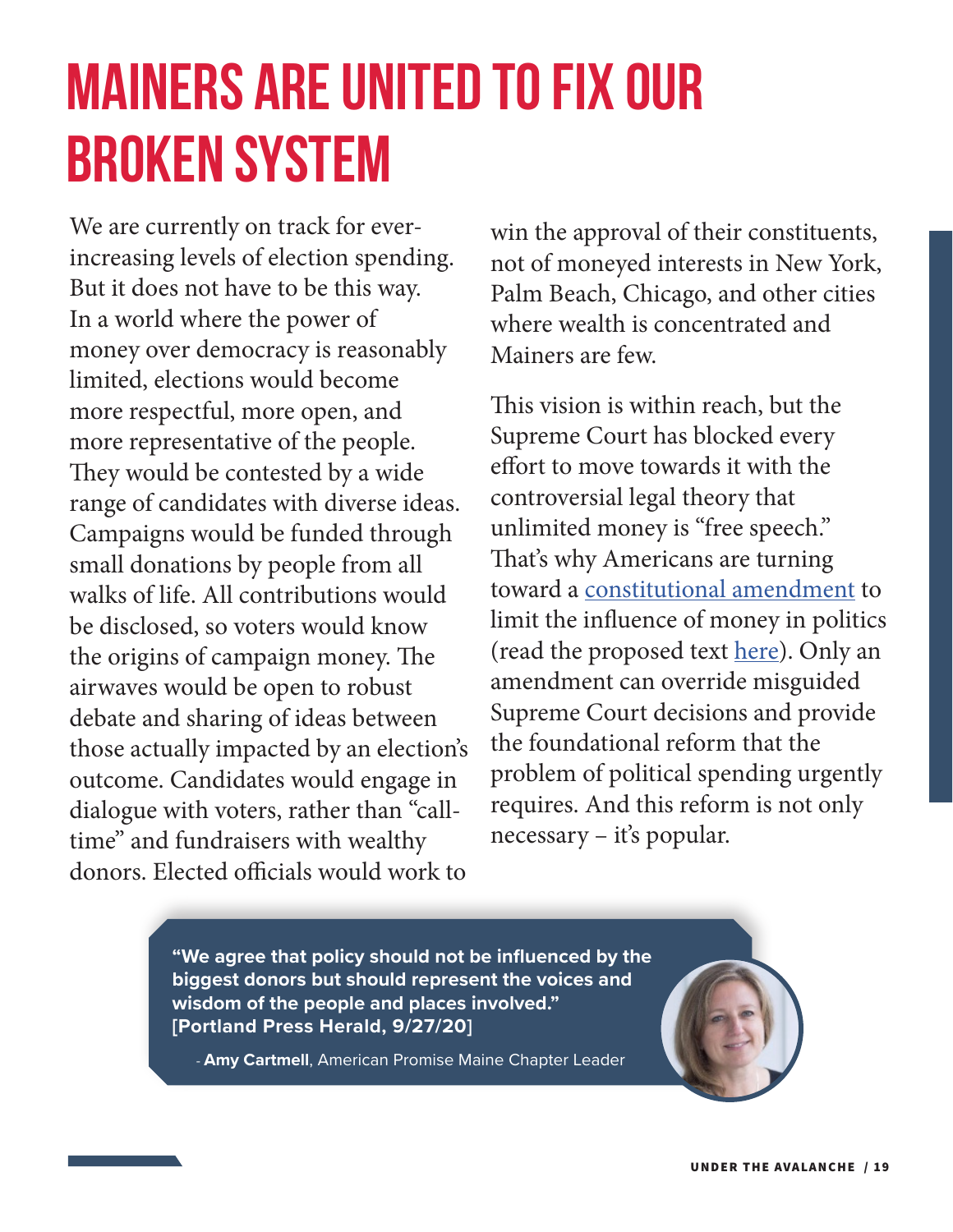<span id="page-19-0"></span>A [poll](https://americanpromise.net/blog/2020/09/10/new-poll-shows-strong-cross-partisan-support-for-amendment-in-maine/) in August of 2020 showed that 73% of Mainers support a constitutional amendment to limit political spending, including 55% of Republicans and 87% of Democrats;<sup>80</sup> a [national poll](https://www.documentcloud.org/documents/4455238-campaignfinancereport.html) found even higher levels of support with 75% in favor, including 66% of Republicans and 85% of Democrats. [81](#page-23-0)

# **Stand With MAine**

[Stand With Maine](https://americanpromise.net/stand-with-maine/) is the volunteer state chapter of American Promise, a national non-partisan organization uniting Americans to ratify a constitutional amendment to enable limits on the power of money in elections, and ensure representation and effective self-government for all Americans.

In 2013, Republicans, Democrats and Independents came together to in the Maine State Legislature to make Maine of the first states calling for an amendment to the US Constitution to enable Americans to enact reasonable limits and rules for contributions and spending in elections. Now, 22 States have done so and momentum for this constitutional amendment to put

# **Maine Support**



voters, not donors, first is growing fast. Stand With Maine has drawn on this bipartisan desire for change to build a network of support ranging from the Sportsman's Alliance of Maine to Maine Citizens for Clean Elections, from businesspeople to farmers to former state and U.S. senators. Every Mainer, regardless of political party - or no party - can join the thousands of Mainers working together across the State to put Maine first, and end the domination of outside money in our elections.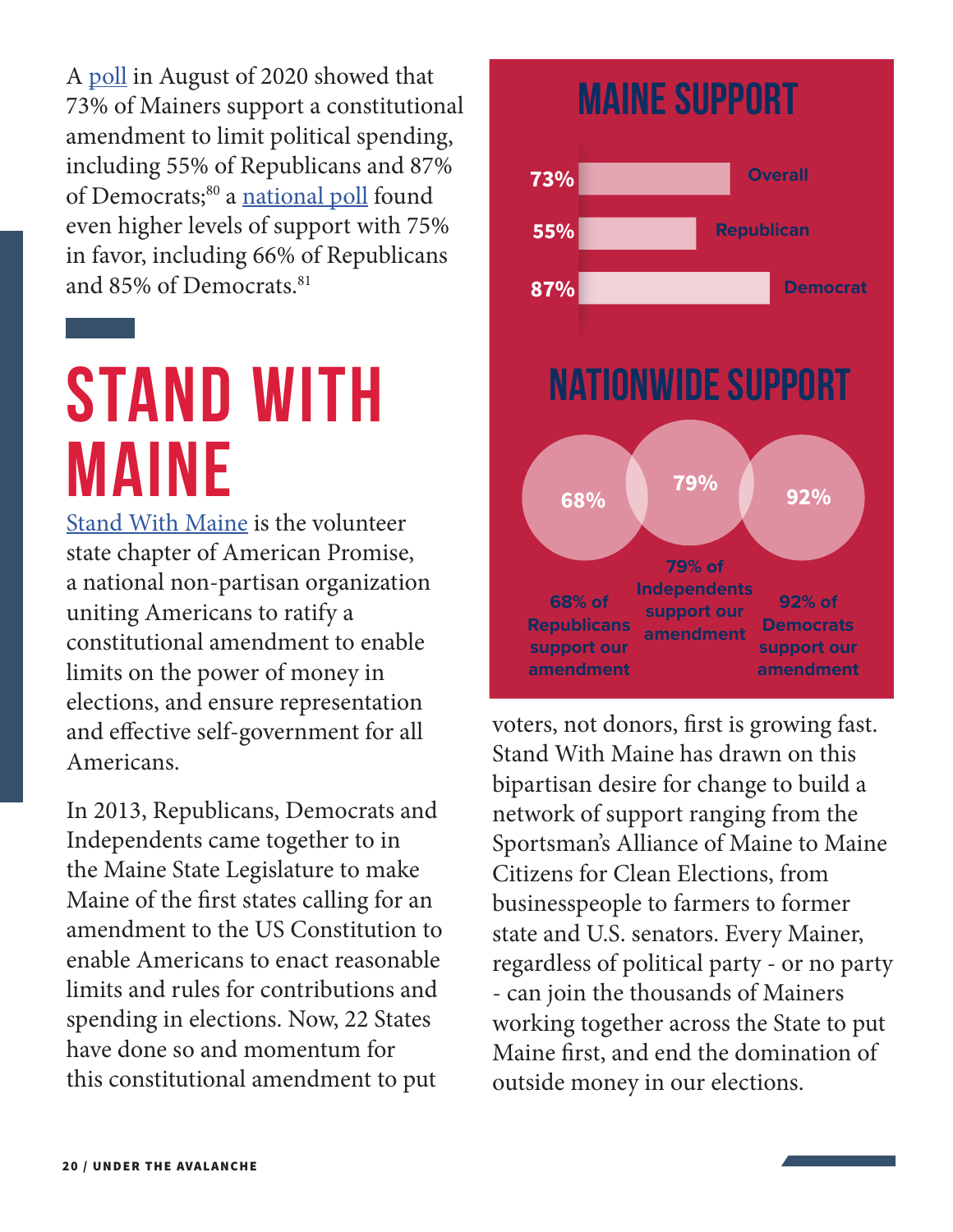

*Elections where Mainers are heard and Maine issues are addressed. Respectful debate with a wide range of views. Candidates and elected officials focused on constituents and the interests of Maine and the country, rather than big donors and fundraising. A united America and problem-solving government.*

### With the support of Mainers from every corner of the state, we can make this vision a reality.

Sign up at [standwithmaine.org](http://standwithmaine.org).

*This report was made possible by American Promise, a national non-partisan organization uniting Americans to pass and ratify a constitutional amendment to enable even-handed and reasonable limits on the role of money in our political system. Volunteers in American Promise's Maine Chapter, Stand With Maine, contributed to the report, which obtained data and analysis from the nonpartisan Center for Responsive Politics/Open Secrets. American Promise and Stand With Maine thanks Ayden Nichol, a Bowdoin College student and American Promise research fellow, who was the primary researcher and author.*

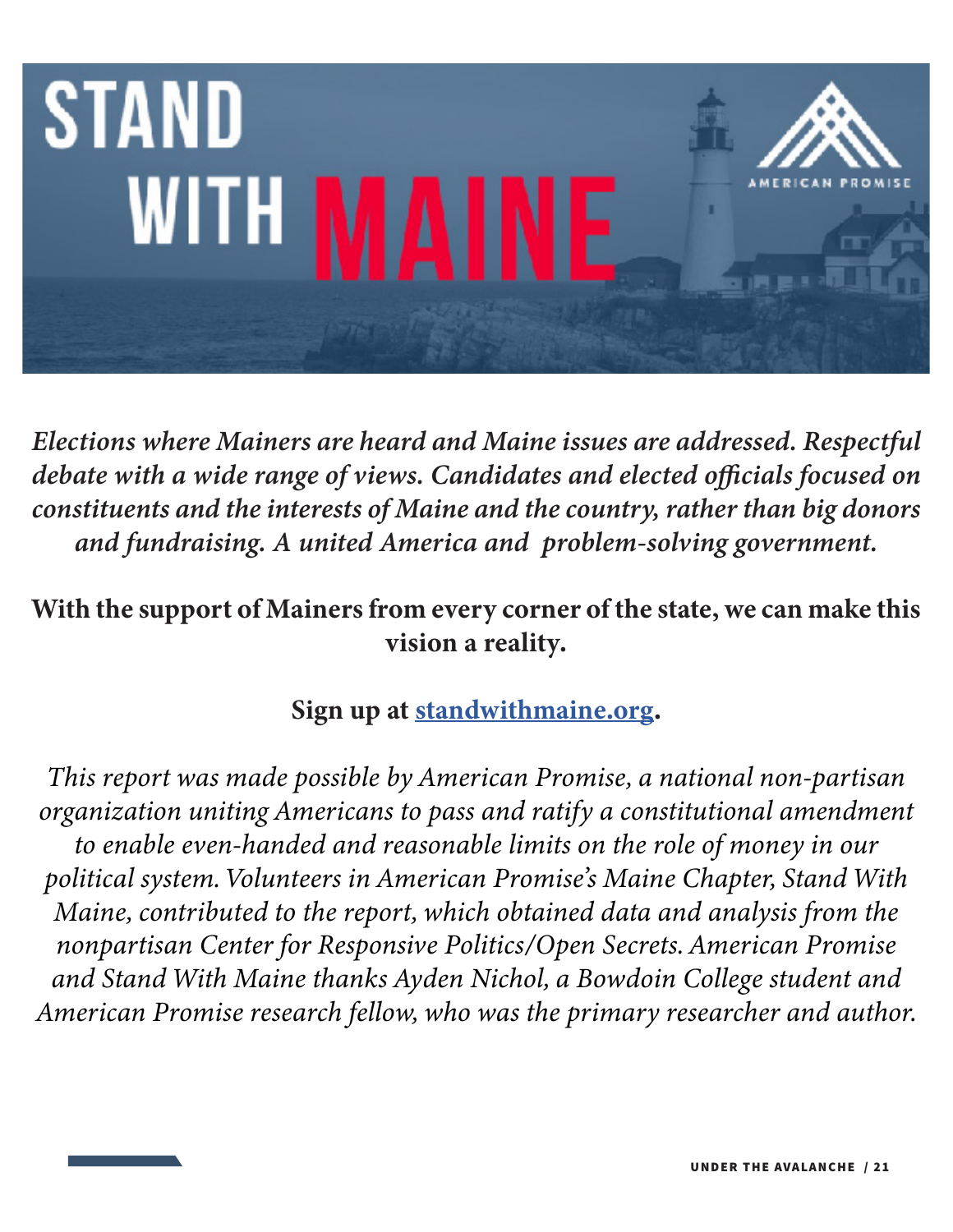<span id="page-21-0"></span>Endnotes

SOURCE total amount spent in Senate race

Citizens United v. Federal Election Commission, 558 U.S. 310 (2010)

 https://thehill.com/homenews/campaign/322459-senate-majority-pac-names-schumer-ally-as-new-leader

https://ballotpedia.org/Rebecca\_Lambe

https://www.opensecrets.org/revolving/rev\_summary.php?id=70395

 https://www.opensecrets.org/political-action-committees-pacs/C00571703/independent-expenditures/2020 https://www.opensecrets.org/races/outside-spending?cycle=2020&id=MES2&spec=N

https://www.fec.gov/data/receipts/individual-contributions/?committee\_id=C00484642&committee\_id=

C00571703&two\_year\_transaction\_period=2020&min\_date=01%2F01%2F2019&max\_date=12%-

2F31%2F2020. All donation numbers come from FEC records downloaded January 22nd, 2021

https://www.opensecrets.org/outsidespending/recips.php?cmte=C00571703&cycle=2020

https://www.opensecrets.org/outsidespending/recips.php?cmte=C00484642&cycle=2020

https://www.opensecrets.org/outsidespending/detail.php?cmte=C00571703&cycle=2020

https://thehill.com/homenews/campaign/322459-senate-majority-pac-names-schumer-ally-as-new-leader

https://ballotpedia.org/Rebecca\_Lambe

https://www.opensecrets.org/revolving/rev\_summary.php?id=70395

 https://www.fec.gov/data/receipts/individual-contributions/?committee\_id=C00484642&two\_year\_transaction\_period=2020

Lyndel Wishcamper of Freeport gave \$25,000

 https://www.fec.gov/data/receipts/individual-contributions/?committee\_id=C00484642&contributor\_name=majority+forward&two\_year\_transaction\_period=2020&min\_date=01%2F01%2F2019&max\_date=12%- 2F31%2F2020

 https://www.politico.com/newsletters/morning-score/2018/09/20/a-look-behind-the-dark-money-curtain-345762

 https://projects.propublica.org/nonprofits/display\_990/474368320/09\_2020\_prefixes\_46-47%2F474368320 \_201905\_990O\_2020092117315069

 https://projects.propublica.org/nonprofits/display\_990/474368320/09\_2020\_prefixes\_46-47%2F474368320 \_201905\_990O\_2020092117315069

 https://www.fec.gov/data/receipts/individual-contributions/?committee\_id=C00484642&contributor\_employer=renaissance&two\_year\_transaction\_period=2020&min\_date=01%2F01%2F2019&max\_date=12%- 2F31%2F2020

https://www.forbes.com/profile/jim-simons/?sh=e8a49f63b6aa

 https://www.fec.gov/data/receipts/individual-contributions/?committee\_id=C00484642&contributor\_ name= greater+new+york+hospital&two\_year\_transaction\_period=2020

https://www.gnyha.org/about-us/

https://apnews.com/article/4639455284c27823ffab47e5543fed2e

Interview with a senior employee at the New York Department of Health

https://apnews.com/article/4639455284c27823ffab47e5543fed2e

https://www.opensecrets.org/outsidespending/expenditures.php?cmte=C00484642&cycle=2020

https://www.opensecrets.org/outsidespending/recips.php?cmte=C00484642&cycle=2020

 https://www.sunjournal.com/2020/08/20/susan-collins-postal-service-overhaul-in-2006-becomes-a-hotissue-on-the-campaign-trail/

 https://www.washingtonpost.com/politics/2019/08/19/dark-money-ad-claims-susan-collins-put-old-ageprograms-jeopardy/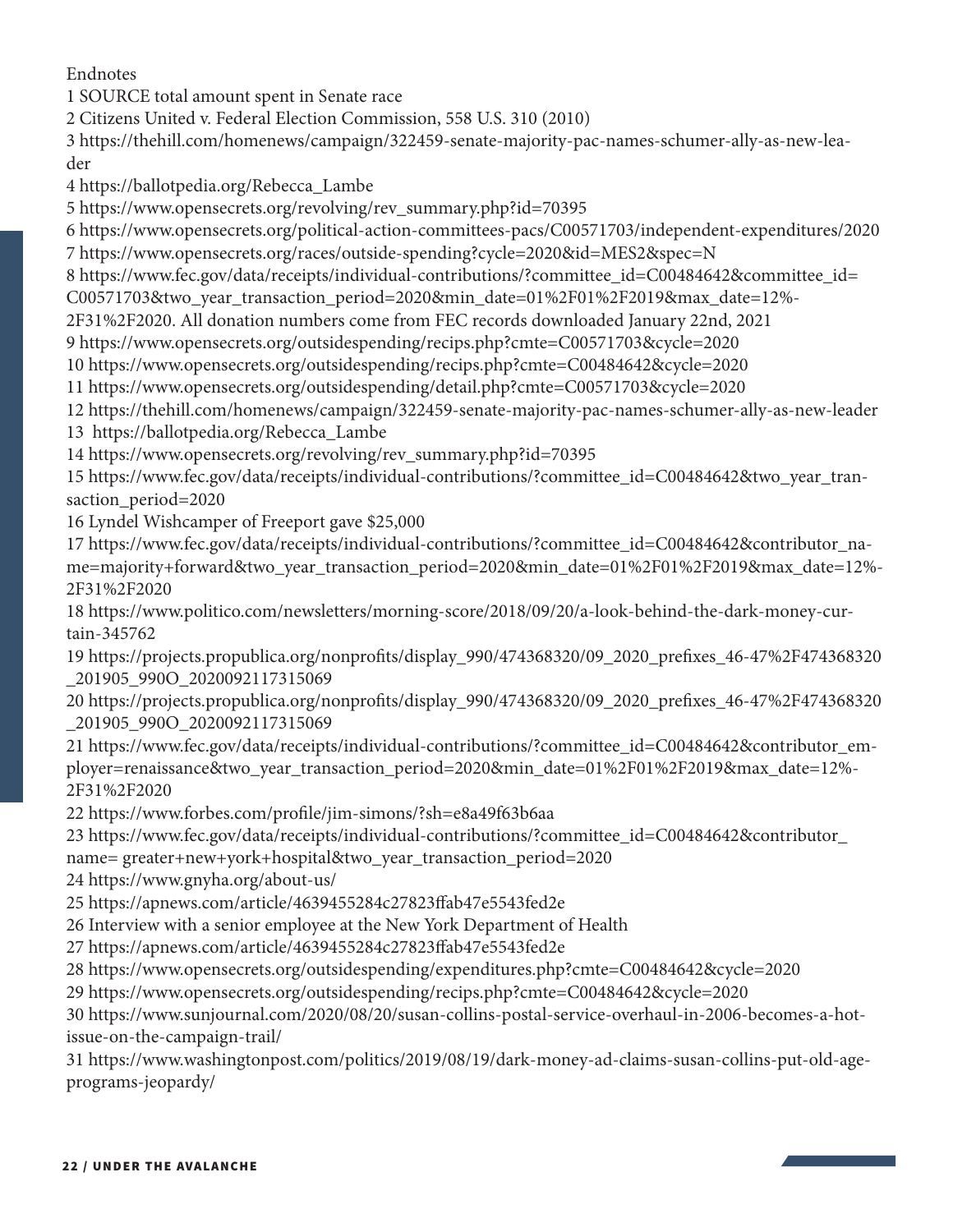<span id="page-22-0"></span> https://www.opensecrets.org/political-action-committees-pacs/C00571703/independent-expenditures/2020

https://politics.georgetown.edu/profile/steven-law/

https://martin.uky.edu/robert-m-mike-duncan

 https://www.bostonglobe.com/news/politics/2014/11/13/mass-native-phil-cox-figures-force-for-gop/ MsrL2121TNS0oqLwSTfiZL/story.html

 https://www.opensecrets.org/outsidespending/contrib\_all.php?cmte=C00571703&type=A&cycle=2020 https://www.citizensforethics.org/reports-investigations/crew-investigations/oil-refiner-andeavor-is-seven-figure-contributor-to-mcconnell-aligned-nonprofit/

 https://projects.propublica.org/nonprofits/display\_990/271937961/03\_2019\_prefixes\_27-31%2F271937961 \_201712\_990O\_2019030816161178

https://www.opensecrets.org/news/2019/11/dark-money-group-one-nation-2018/

https://www.rnla.org/352

https://theintercept.com/2020/04/14/one-nation-pfizer-lobbyist-drug-prices/

https://buffalonews.com/news/local/reynolds-vastola-take-new-lobby-posts-in-washington/article\_

3732ffb1-fa22-526d-a994-98961acc5014.html

https://www.opensecrets.org/elections-overview/biggest-donors

 https://www.fec.gov/data/receipts/individual-contributions/?committee\_id=C00571703&contributor\_name=adelson&two\_year\_transaction\_period=2020

https://www.newyorker.com/magazine/2008/06/30/the-brass-ring

https://www.newyorker.com/magazine/2008/06/30/the-brass-ring

https://www.theguardian.com/us-news/2019/jan/07/meet-dr-miriam-adelson-the-record-breaking-

republican-donor-driving-trumps-israel-policy

https://apnews.com/article/8070325b0230466fa46dde5d1ee72ea6

https://www.fec.gov/data/receipts/individual-contributions/?contributor\_name=miriam+adelson&contri-

butor\_name=sheldon+adelson&two\_year\_transaction\_period=2016&two\_year\_transaction\_period=2020

https://obamawhitehouse.archives.gov/campaign/medal-of-freedom

https://www.opensecrets.org/elections-overview/biggest-donors

 https://www.fec.gov/data/receipts/individual-contributions/?committee\_id=C00571703&contributor\_employer=blackstone&two\_year\_transaction\_period=2020

https://www.forbes.com/profile/stephen-schwarzman/?sh=18794769234a

 https://www.reuters.com/article/us-usa-election-blackstone-schwarzman/blackstones-schwarzman-emerges-as-wall-streets-top-political-donor-idUSKBN2601NA

 https://www.politico.com/story/2017/04/donald-trump-steven-schwarzman-ceo-white-house-advisers-237168

 https://www.washingtonpost.com/politics/trumps-china-whisperer-how-billionaire-stephen-schwarzmanhas-sought-to-keep-the-president-close-to-beijing/2018/03/11/67e369a8-0c2f-11e8-95a5-c396801049ef\_ story.html

 https://www.politico.com/story/2017/04/donald-trump-steven-schwarzman-ceo-white-house-advisers-237168

https://dealbook.nytimes.com/2010/08/16/schwarzmans-unfortunate-war-analogy/

https://www.cnbc.com/2017/12/05/blackstones-schwarzman-on-tax-reform-this-is-a-whopper.html

https://www.wsj.com/articles/stephen-schwarzmans-lifelong-audacity-11568390290

https://www.opensecrets.org/outsidespending/recips.php?cmte=C00571703&cycle=2020

https://www.opensecrets.org/outsidespending/recips.php?cmte=C00571703&cycle=2020